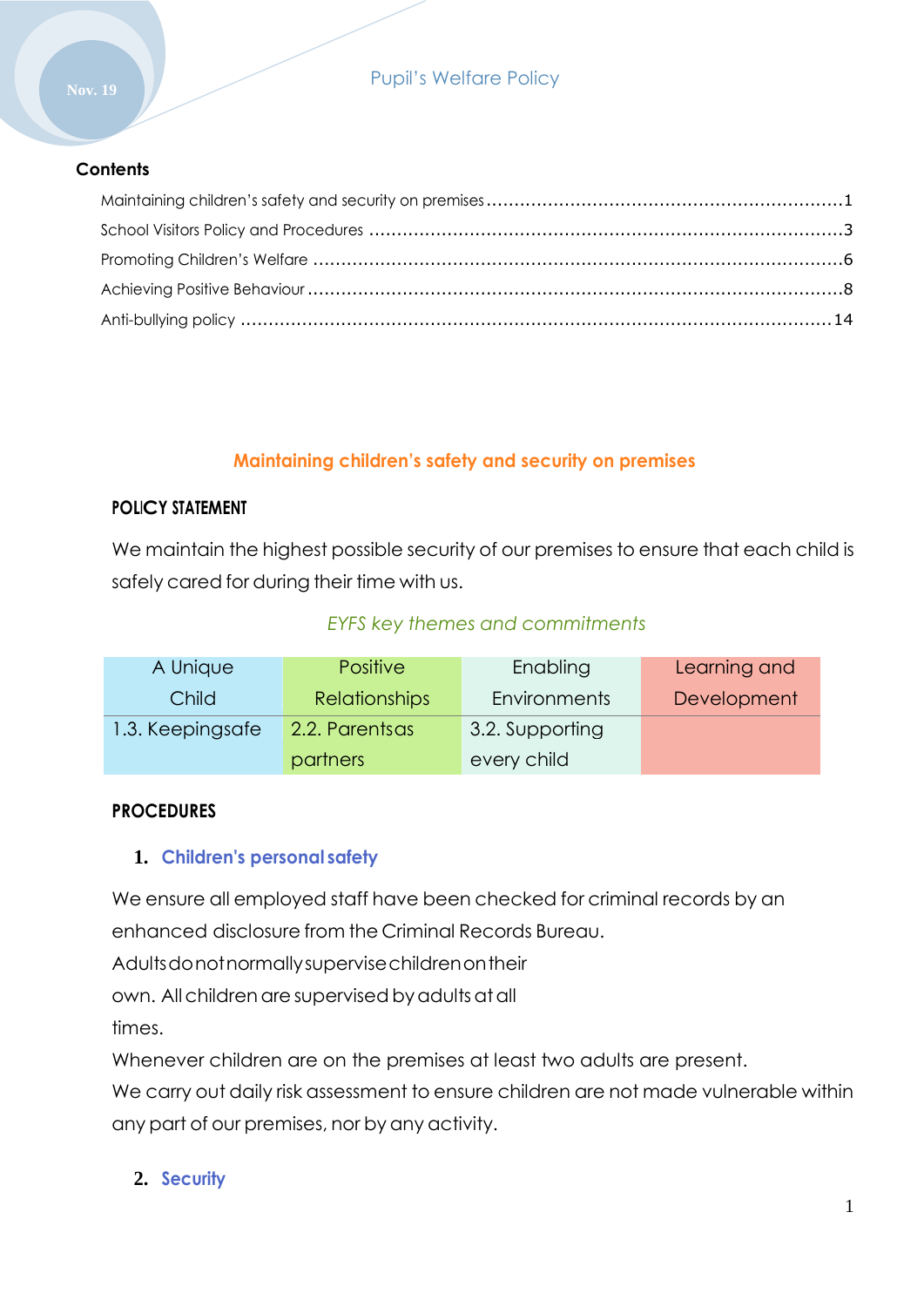Systems are in place for the safe arrival and departure of children.

The arrival and departure times of volunteers and visitors are

recorded. Our systems prevent unauthorised access to our

premises.

Our systems prevent children from leaving our premises unnoticed.

The personal possessions of staff and volunteers are securely stored during sessions.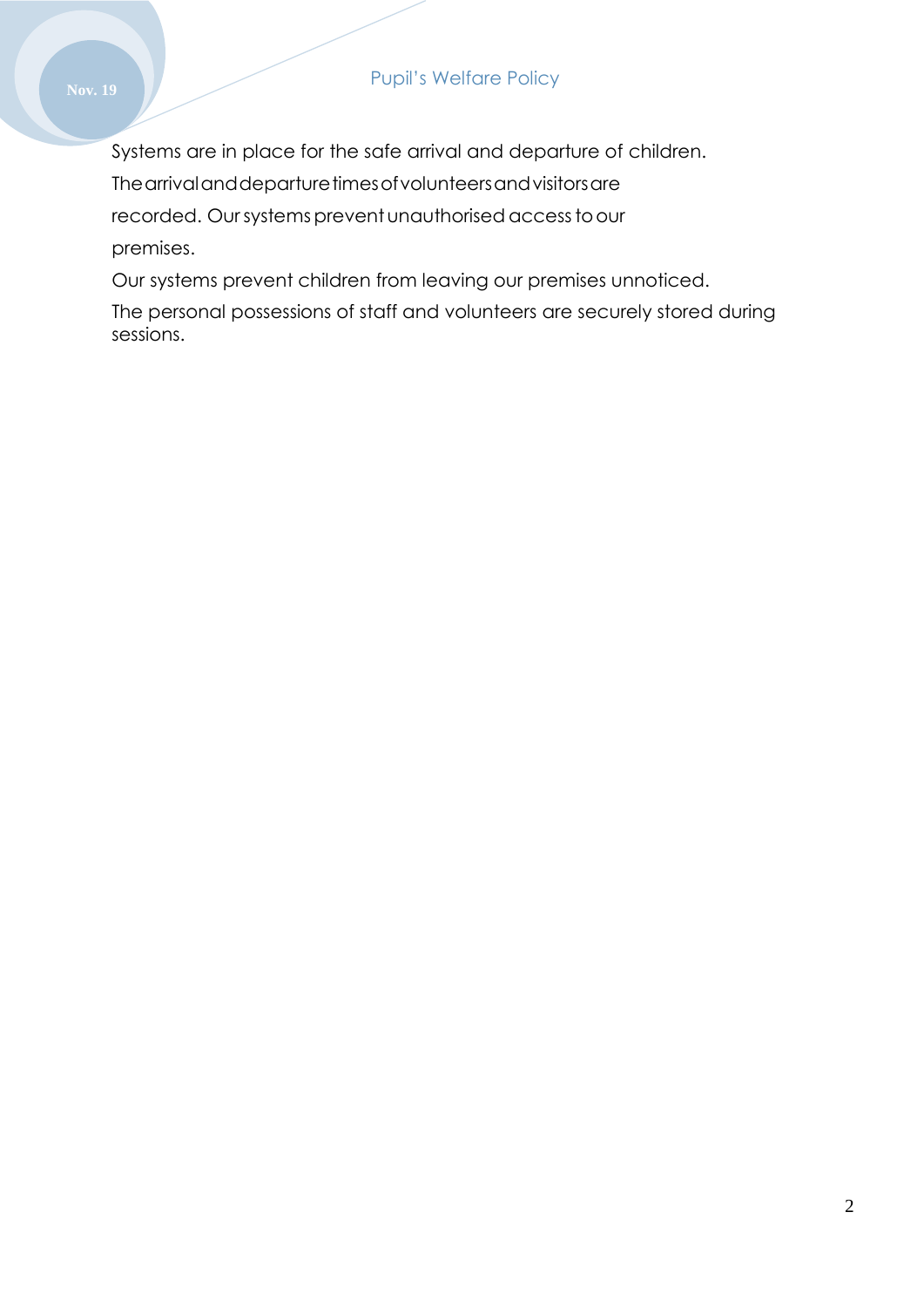## **School Visitors Policy and Procedures**

<span id="page-2-0"></span>La Petite Ecole Bilingue seeks to provide a warm and friendly learning environment where visitors are welcome. At the same time, the school has a legal duty of care for the health, safety, security and wellbeing of all pupils and staff. This duty of care incorporates the duty to "safeguard" all pupils from subjection to any form of harm, abuse or nuisance. It is thus the responsibility of La Petite Ecole Bilingue to ensure that this duty is uncompromised at all times.

In order to fulfil this duty, La Petite Ecole Bilingue requires that **all visitors without exception** comply with the following policy and procedures.

## **1. Policy responsibility**

TheHeadTeacherisresponsiblefortheimplementation,coordinationandreview of this policy.

## **2. Aim**

The aim of the policy is to safeguard children under the school's responsibility both during school hours and out of school hours activities which are arranged by the school.

## **3. Objective**

The objective of the policy is to have in place a clear protocol and procedure for the admittance of external visitors to the school which is understood by all staff, visitors and parents, and which conforms to child protection and safeguarding guidelines.

### *Where and to whom the policy applies*

The school is deemed to have control and responsibility for its pupils anywhere on the school site during normal school hours, during after school activities and on school organised (and supervised) off-site activities. The policy applies to:

- $\geq$  All staff employed by the school
- ➢ All external visitors entering the school site during the school day or for after schoolactivities(includingRussianteachers,sportscoaches,art teachers,etc.)
- ➢ All parents andvolunteers
- $\triangleright$  All pupils
- ➢ Other education related personnel (borough adviser, inspectors, etc.)
- ➢ Building and maintenance and all other independent contractors visiting the school premises
- ➢ Independent contractors who may transport students on minibuses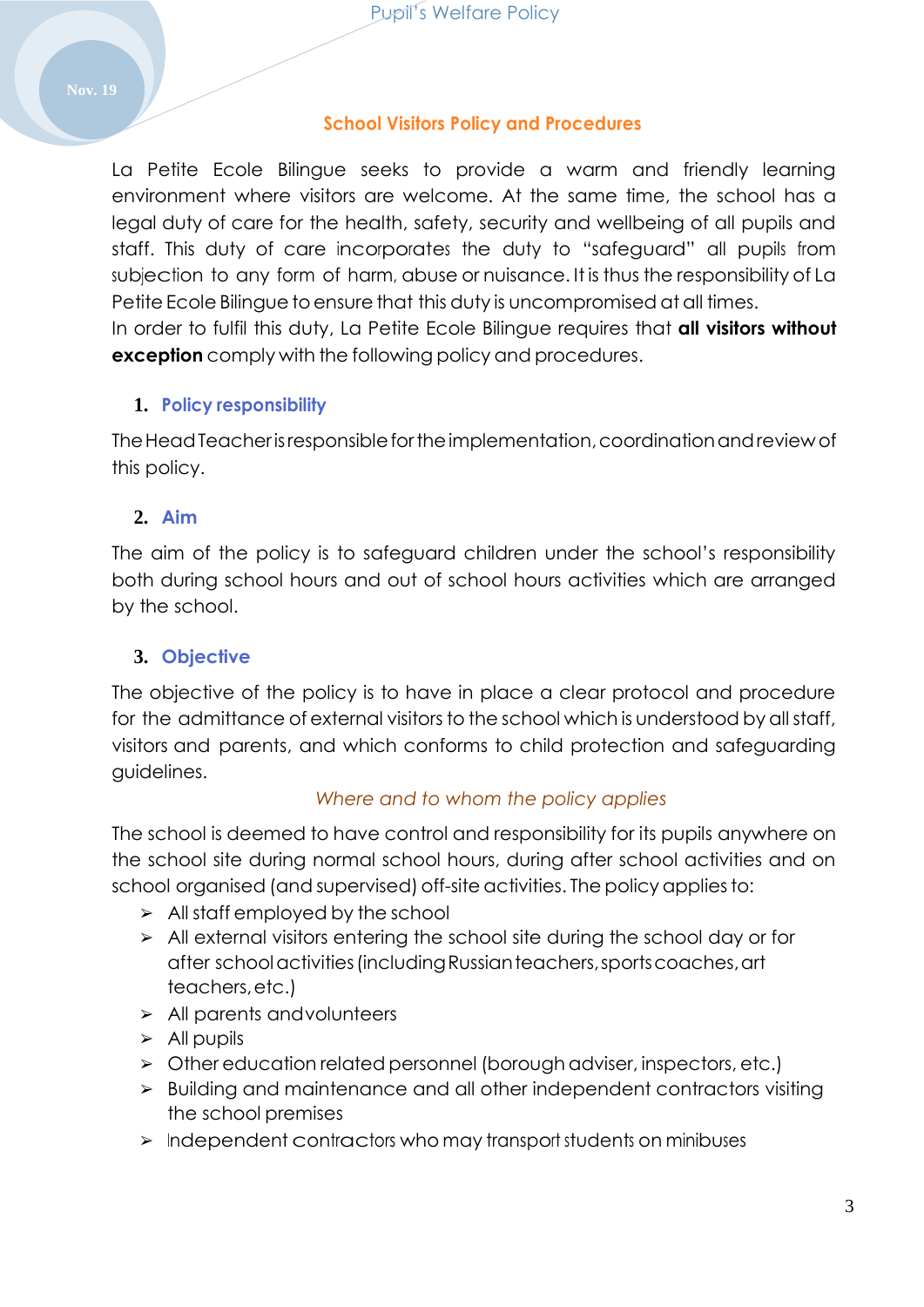## **4. Protocol andprocedures**

#### **a.** Entrance for visitors (including late parents)

The entrance for the visitors is the school entrance located on the right-hand side of the building (when facing it). It is equipped with a video intercom that allows the school to check who the visitor is before opening the door.

The Visitors Record Book is located at this entrance and has to be completed by all visitors, no matter how long their visit.

## b. Procedures

Upon arrival at the school, all visitors will be asked to complete the Visitors Record Book with the followinginformation:

- ➢ Their name andsignature
- $\triangleright$  Their company (if applicable)
- $\geq$  The reason for their visit / who they are visiting
- ➢ Their time ofarrival

They will then be given a visitors badge. For extended visits (longer than the few minutes required to pick up a child or drop what was forgotten), visitors will be given a badge bearing their name. Formal proof of identification may be required. The badge mustremain visible throughout their visits.

Visitors will then be escorted to their point of contact who will then be responsible for them while they are on site. Visitors are never allowed to move about the site unaccompanied except if valid DBS checks have been produced and the school has a record of those. Even then, the policy of the school is to avoid leaving visitors by themselves.

Upon departure, visitors will hand back their visitors badge and record their departure time in the Visitors Record Book.

## c. Unknown/Unidentified Visitors

Any visitor to the school site who is not wearing a visitors badge should be asked politely to identify themselves and their business on the school site.

They should then be escorted to the visitors entrance and asked to sign in and provide every detail listed above. They should then be issued avisitors badge.

In the event that the visitor refuses to comply, they should be asked to leave the premises immediately and the Head Teacher, Deputy Head and/or Founder should be informed. The Head Teacher, Deputy Head, and/or Founder will then consider the situation and decide if it is necessary to inform the police.

If the visitor becomes abusive or aggressive, they will be asked to leave the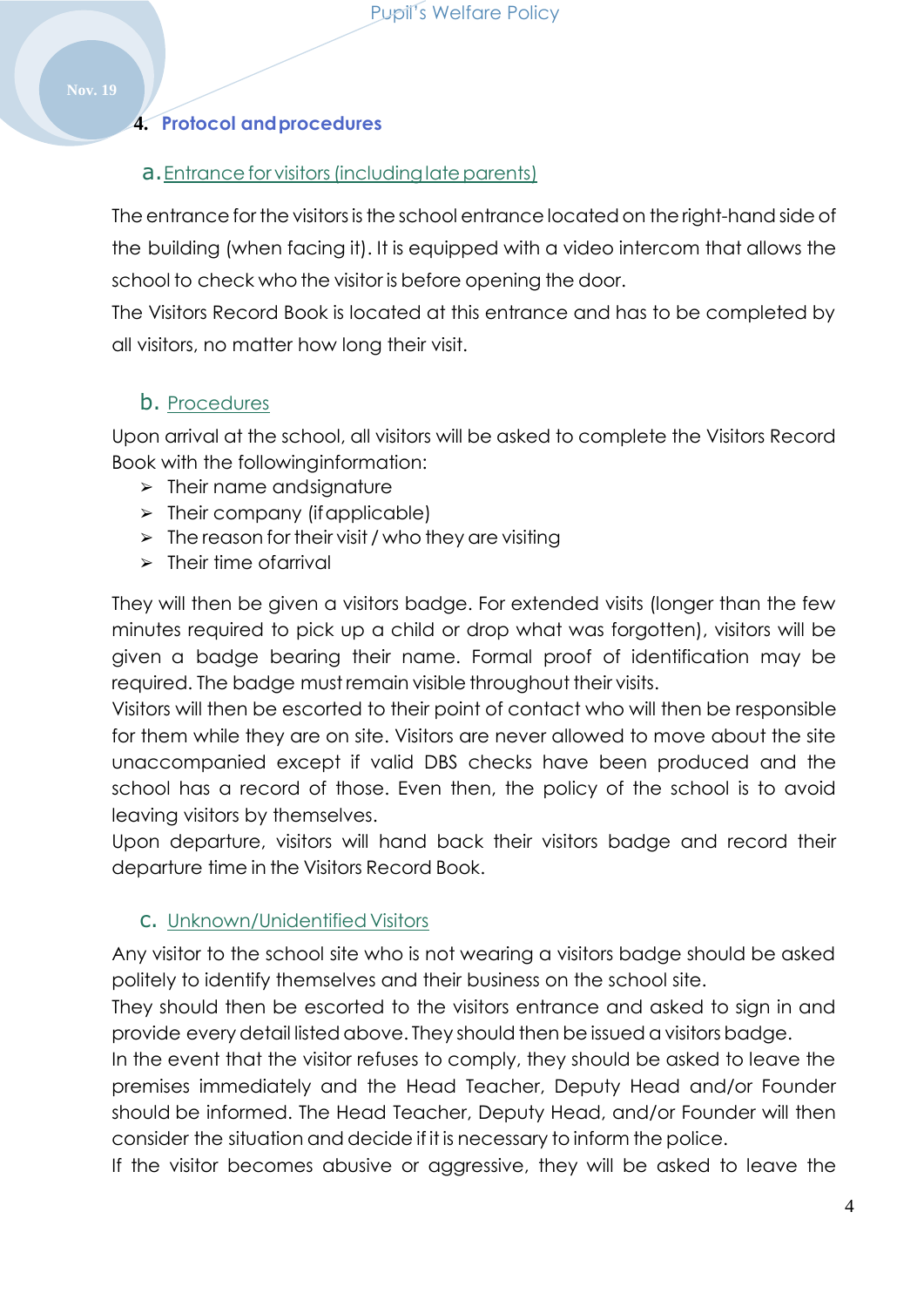Nov. 1<sup>9</sup>premises immediately and warned that if they fail to do so, police assistance will be called for.

### **5. Staff Development**

As part of their induction, new staff will be made aware of this policy and asked to ensure compliance with its procedures at all times.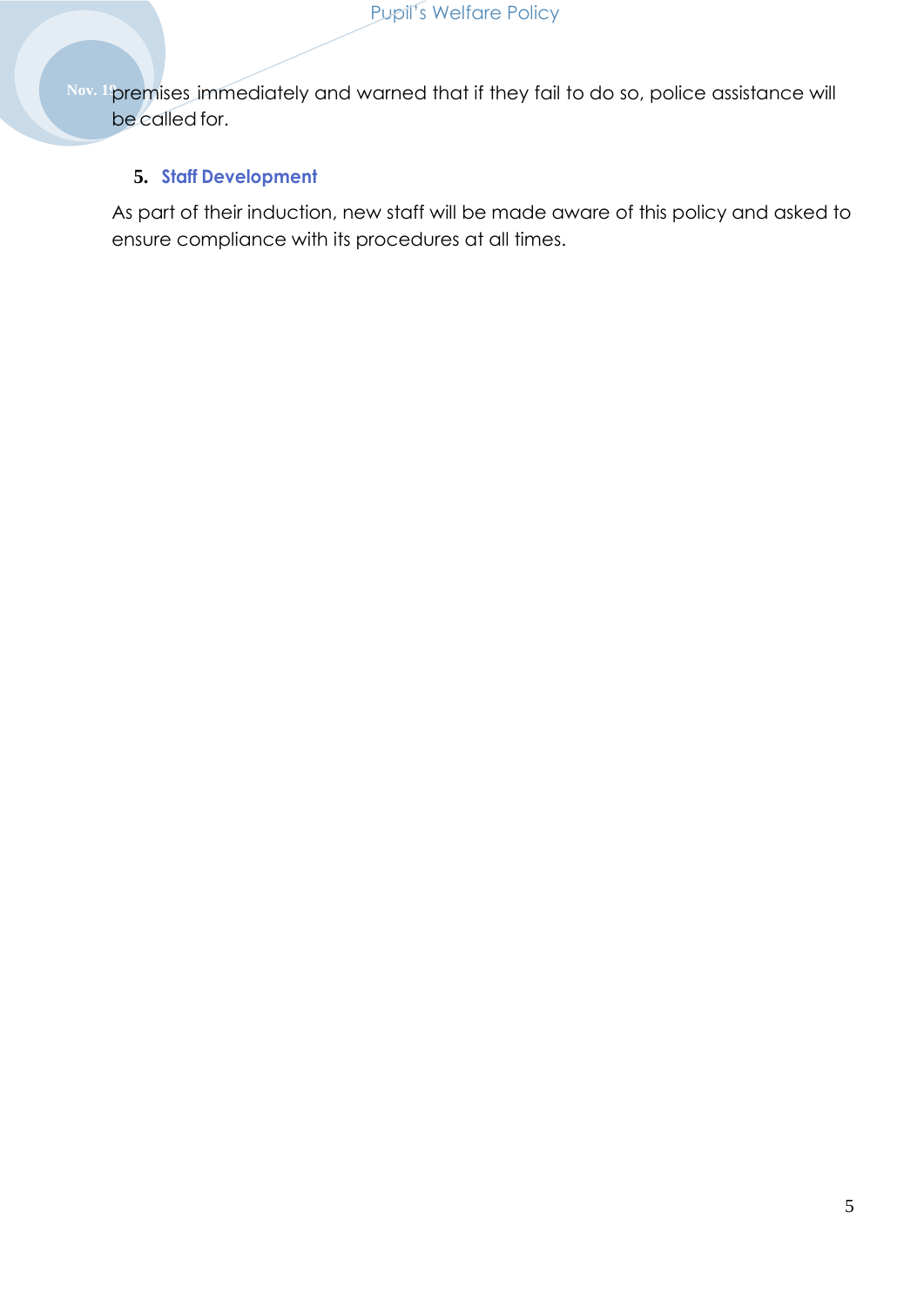### **Promoting Children's Welfare**

### <span id="page-5-0"></span>*Children's rights and entitlements*

#### **POLICY STATEMENT**

We promote children's right to be strong, resilient and listened to by

- ➢ Creating an environment in our setting that encourages children to develop a positive self-image, which includes their heritage arising from their colour and ethnicity, their languages spoken at home, their religious beliefs, cultural traditions and homebackground.
- ➢ Encouragingchildrentodevelopasenseofautonomyand independence.

We promote children's right to be strong, resilient and listened to by enabling children to have the self-confidence and the vocabulary to resist inappropriate approaches.

We help children to establish and sustain satisfying relationships within their families, with peers, and with other adults.

We work with parents to build their understanding of, and commitment to, the principles of safeguarding all our children.

| A Unique       | <b>Positive</b>      | Enabling        | Learning and          |
|----------------|----------------------|-----------------|-----------------------|
| Child          | <b>Relationships</b> | Environments    | Development           |
| 1.2. Inclusive | 2.1. Respecting      | 3.2. Supporting | 4.4. Personal, social |
| practice       | each other           | every child     | and emotional         |
|                |                      |                 | development           |

### *EYFS key themes and commitments*

What it means to promote children's rights and entitlements to be 'strong, resilient and listened to'.

### **TO BE STRONG MEANS TO:**

- ➢ Be secure in their foremost attachment relationships where they are loved and cared for, by at least one person who is able to offer consistent, positive and unconditional regard and who can be relied on;
- $\geq$  Be safe and valued as individuals in their families and in relationships beyond the family, such as day care or school;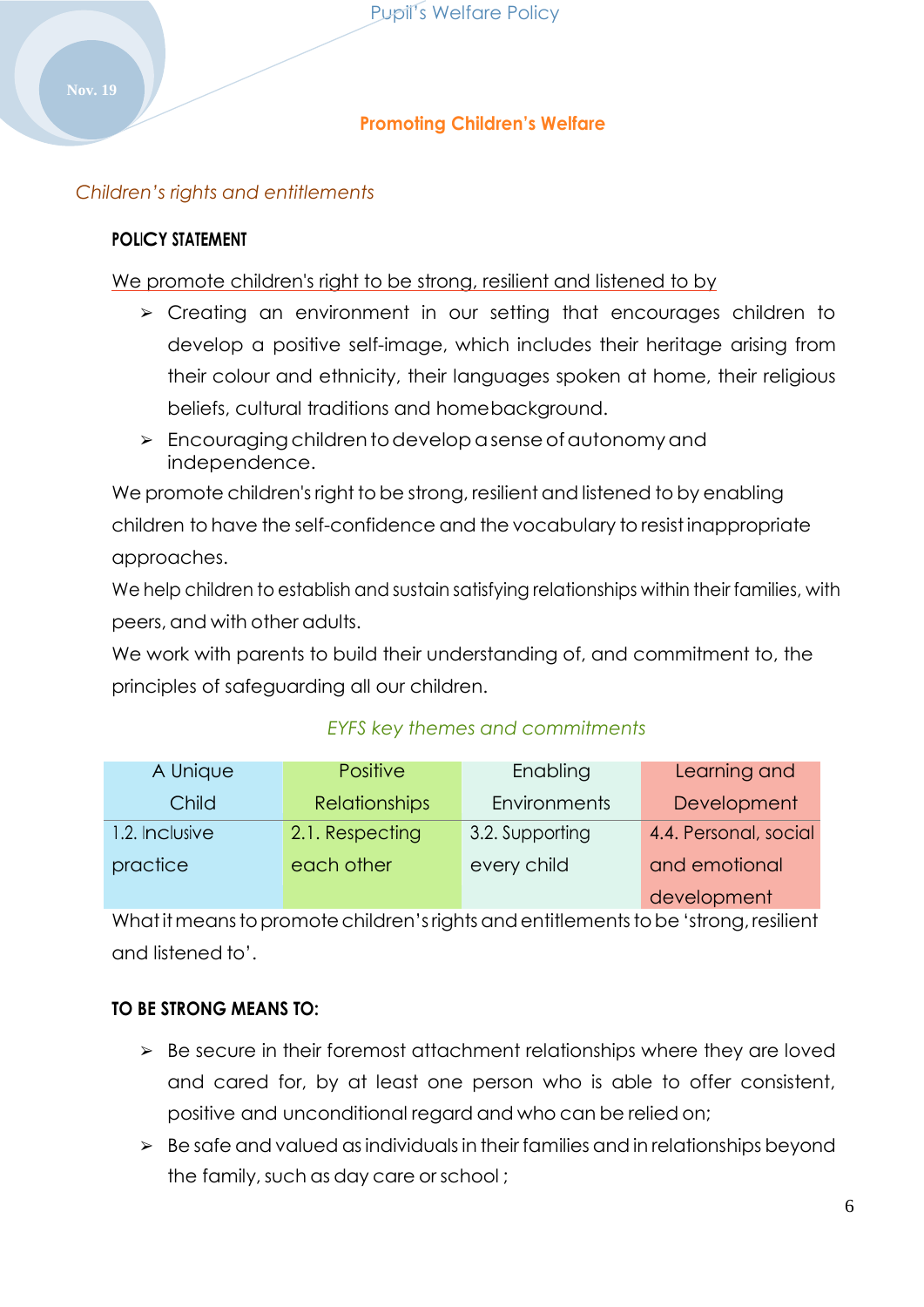- Nov. 19 **Example 3 Beself-assured and form a positive sense of themselves including all aspects** of their identity andheritage;
	- $\geq$  Be included equally and belong in early years settings and in community life;
	- $\triangleright$  Be confident in abilities and proud of their achievements;
	- ➢ Beprogressing optimally inall aspects of theirdevelopmentand learning;
	- ➢ Be part of a peer group in which to learn to negotiate, develop social skills and identity as global citizens, respecting the rights of others in a diverse world;
	- ➢ Participate and be able to represent themselves in aspects of service delivery that affects them as well as aspects of key decisions that affect their lives.

### **TO BE RESILIENT MEANS TO:**

- $\geq$  Be sure of their self-worth and dignity;
- $\triangleright$  Be able to be assertive and state their needs effectively;
- $\triangleright$  Be able to overcome difficulties and problems;
- $\geq$  Be positive in their outlook on life;
- $\geq$  Be able to cope with challenge and change;
- ➢ Have a sense of justice towards self and others;
- ➢ Develop a sense of responsibility towardsself and others; and
- $\triangleright$  Be able to represent themselves and others in key decision making processes.

### **TO BE LISTENED TO MEANS THAT:**

- ➢ Adults who are close to children recognise their need and right to express and communicate their thoughts, feelings and ideas;
- ➢ Adults who are close to children are able to tune in to their verbal, sign and body language in order to understand and interpret what is being expressed and communicated;
- ➢ Adults who are close to children are able to respond appropriately and, when required, act upon their understanding of what children express and communicate ;and
- ➢ Adults respect children's rights and facilitate children's participation and representation in imaginative and child centred ways in all aspects of core services.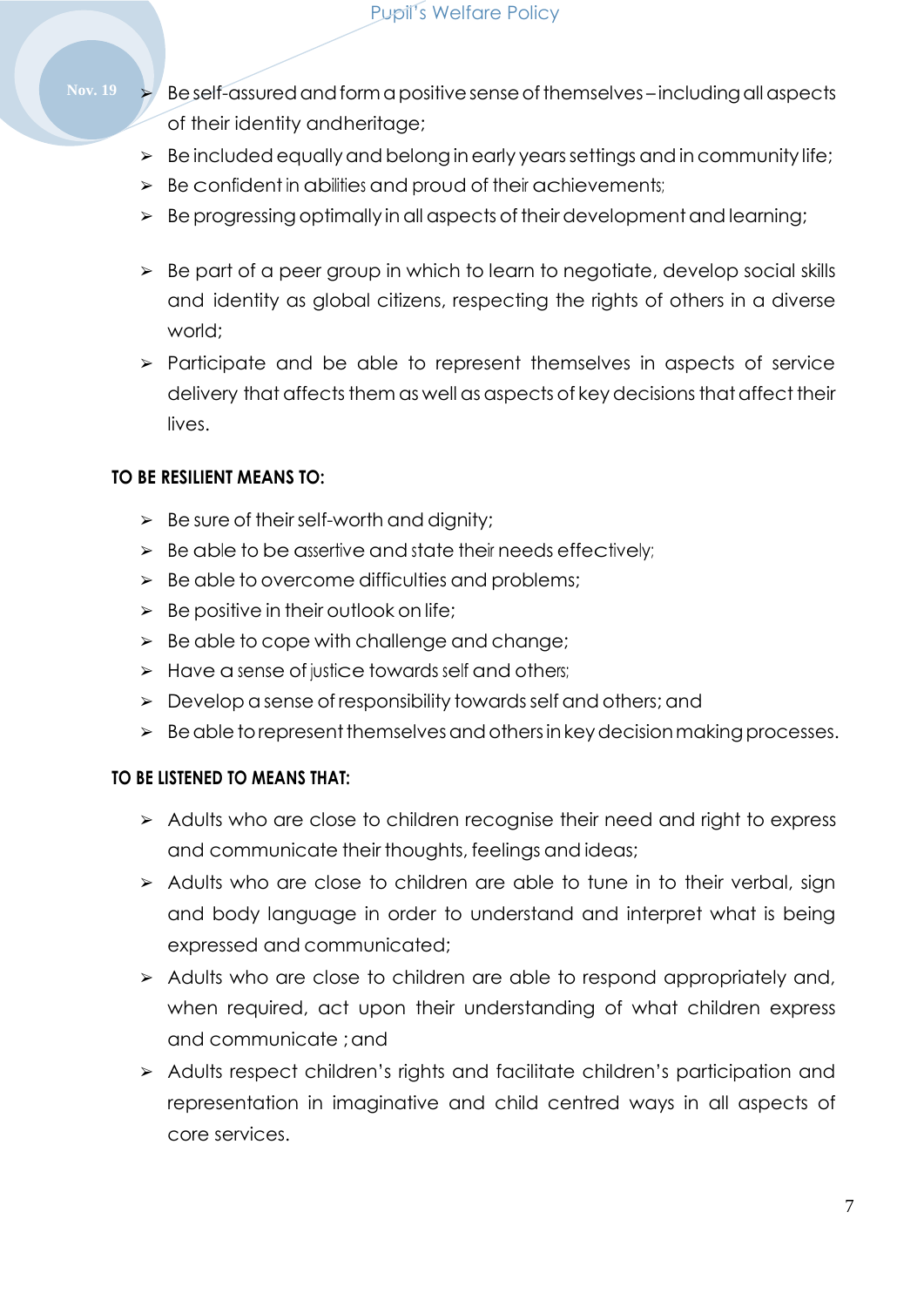#### **Achieving Positive Behaviour**

#### <span id="page-7-0"></span>**POLICY STATEMENT**

The Stewart Bilingual School believes that children flourish best when their personal, social and emotional needs are met and where there are clear and developmentally appropriate expectations for their behaviour.

Children need to learn to consider the views and feelings, needs and rights, of others and the impact that their behaviour has on people, places and objects. This is a developmental task that requires support, encouragement, teaching and setting the correct example. The principles that underpin how we achieve positive and considerate behaviour exist within the programme for promoting personal, social and emotional development.

| A Unique          | Positive             | Enabling       | Learning and          |
|-------------------|----------------------|----------------|-----------------------|
| Child             | <b>Relationships</b> | Environments   | Development           |
| 1.1. Child        | 2.2. Parents         | 3.2. Supportin | 4.4. Personal, social |
| developme         | as partners          | g every child  | and emotional         |
| nt                | 2.3. Supportin       | 3.3. The       | development           |
| 1.2. Inclusiv     | g learning           | learning       |                       |
| e practice        |                      | environment    |                       |
| 1.3. Keeping Safe |                      |                |                       |

### *EYFS key themes and commitments*

#### **PROCEDURES**

The Headteacher has overall responsibility for our programme for supporting personal, social and emotional development, including issues concerning behaviour. This responsibility isshared between all qualified staff.

The Headteacher will:

- ➢ Keep her/himself up-to-date with legislation, research and thinking on promoting positive behaviour and on handling children's behaviour where it may require additional support;
- $\triangleright$  Access relevant sources of expertise on promoting positive behaviour within the programme for supporting personal, social and emotional development;and
- ➢ Check that all staff have relevant in-service training on promoting positive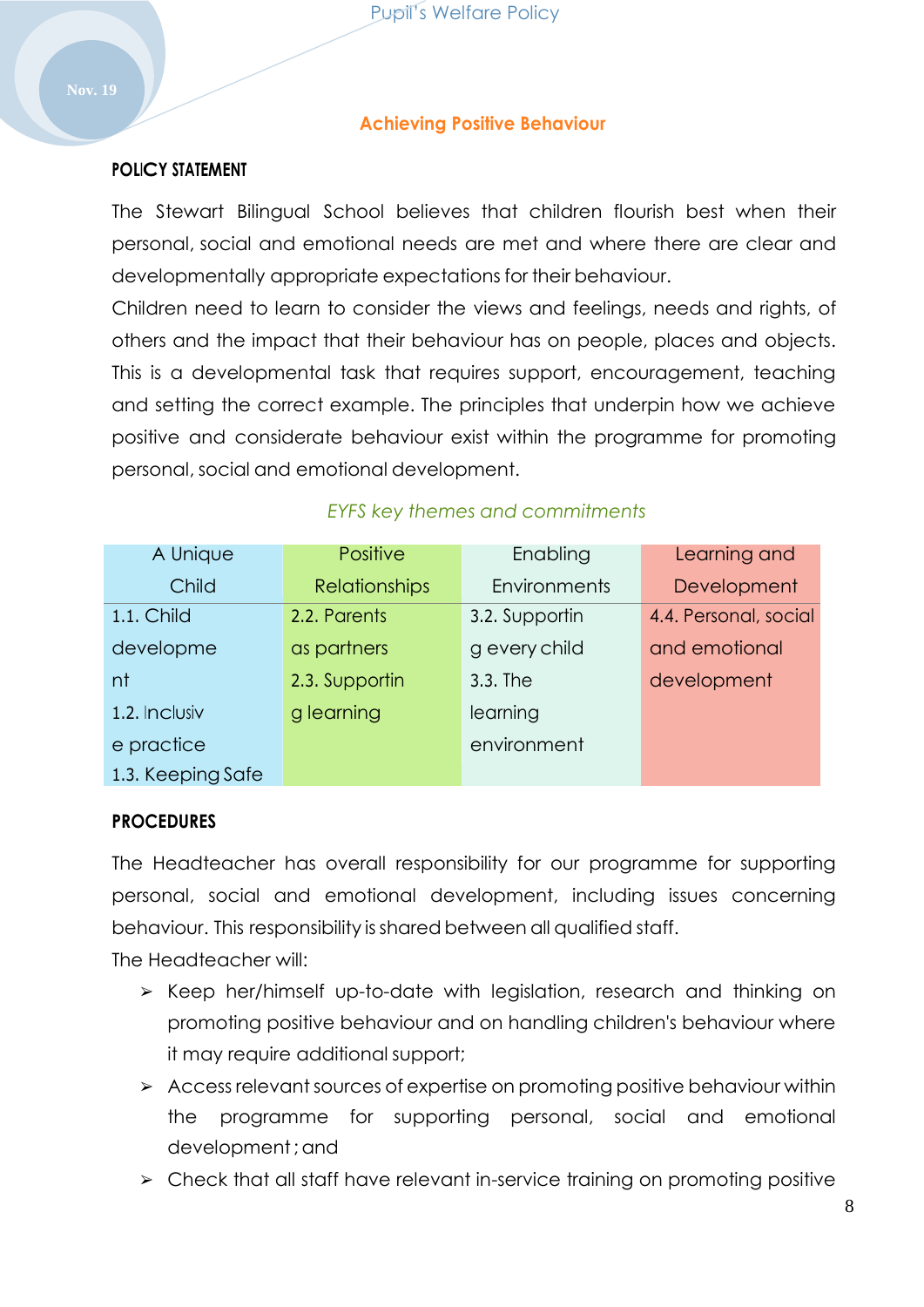### Nov. 19 **behaviour.**

We recognise that codes for interacting with other people vary between cultures and families and we require staff to be aware of this whilst ensuring that positive behaviouris developed in line with the school's policy.

We require all staff, volunteers and students to provide a positive model of behaviour by treating children, parents and one another with friendliness, care and courtesy and respect.

We familiarise new staff and volunteers with the setting's behaviour policy and its guidelines for behaviour.

We expect all members of our school - children, parents, staff, volunteers and students- to keep to the guidelines, requiring these to be applied consistently.

We work in partnership with children's parents. Parents are regularly informed about their children's behaviour by their key person. We work with parents to address recurring inconsiderate behaviour, using our observation records to help us to understand the cause and to decide jointly how to respond appropriately.

#### a. Strategies with children who engage in inconsiderate behaviour

We require all staff, volunteers and students to use positive strategies for handling any inconsiderate behaviour, by helping children find solutions in ways which are appropriate for the children's ages and stages of development. Such solutions might include, for example, acknowledgement of feelings, explanation as to what was not acceptable, and supporting children to gain control of their feelings and actions so that they can learn a more appropriate response.

We aim to provide enough popular resources and sufficient activities available so that children are meaningfully occupied without the need for unnecessary conflict over sharing and waiting for turns.

We acknowledge considerate behaviour such as kindness and willingness to share.

We support each child in developing self-esteem, confidence and feelings of competence.

We support each child in developing a sense of belonging in our group, so that they feel valued andwelcome.

We avoid creating situationsin which children receive adult attention only in return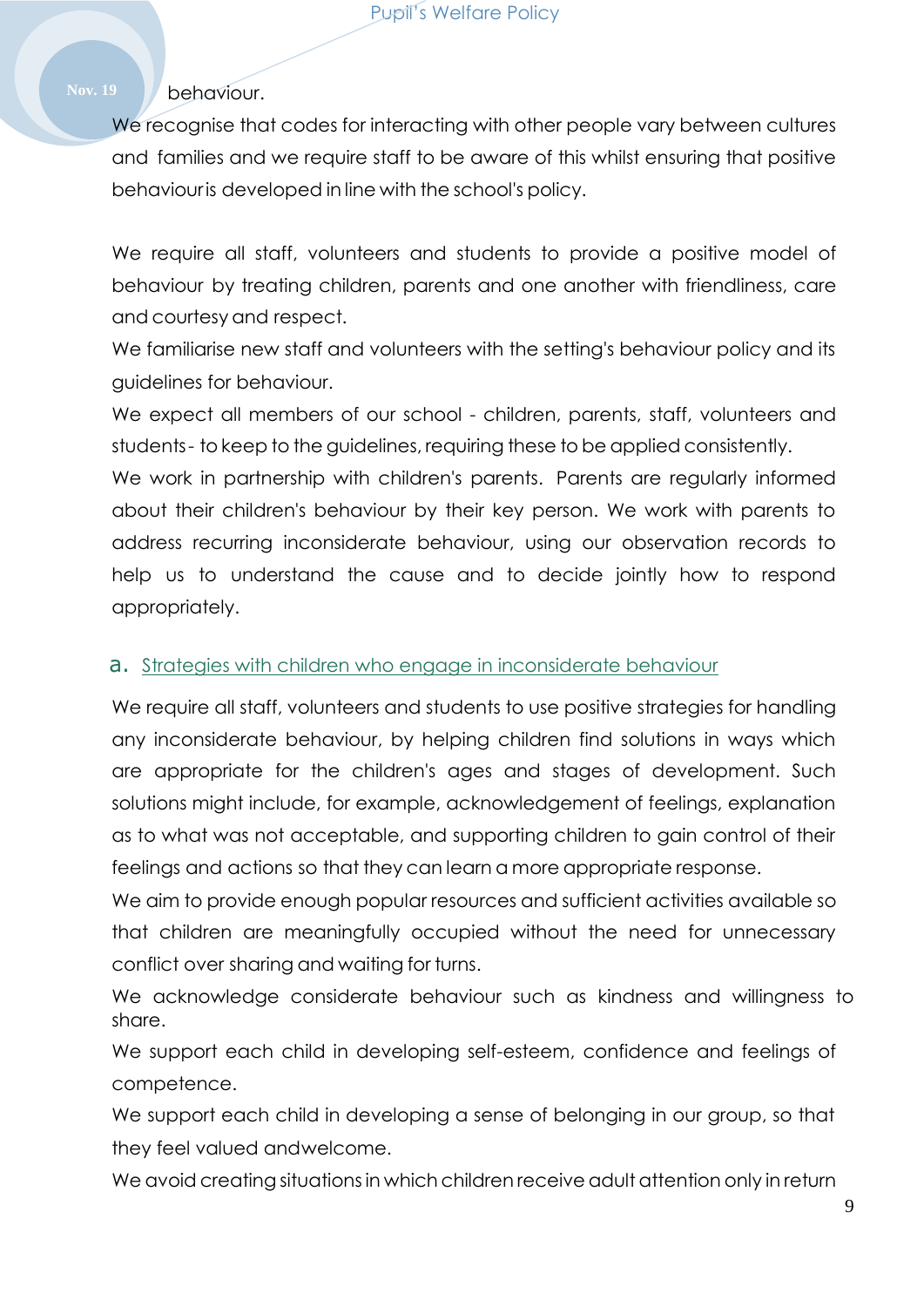#### Pupil's Welfare Policy

Nov. 1<sup>f</sup>or inconsiderate behaviour.

When children behave in inconsiderate ways, we help them to understand the outcomes of their action and support them in learning how to cope more appropriately.

We never send children out of the room by themselves, nor do we use a 'naughty chair' .We never use physical punishment, such as smacking or shaking. Children are never threatened withthese.

We do not use techniques intended to single out and humiliate individual children. We use physical restraint, such as holding, only to prevent physical injury to children or adults and/or serious damage to property.

Details of such an event (what happened, what action was taken and by whom, and the names of witnesses) are brought to the attention of our Head teacher and are recorded. The child's parent is informed on the same day. In cases of serious misbehaviour, such as racial or other abuse, we make clear immediately the unacceptability of the behaviour and attitudes, by means of explanations rather than personal blame.

We do not shout or raise our voices in a threatening way to respond to children's inconsiderate behaviour.

### **b.** Rough and tumble play, hurtful behaviour and bullying

Our procedure has been updated to provide additional focus on these kinds of inconsiderate behaviours.

### c. Rough and tumble play and fantasy aggression

Young children often engage in play that has aggressive themes – such as superhero and weapon play; some children appear pre-occupied with these themes, but their behaviour is not necessarily a precursor to hurtful behaviour or bullying, although it may be inconsiderate at times and may need addressing usingstrategies as above.

- ➢ We recognise that teasing and rough and tumble play are normal for young children and acceptable within limits. We regard these kinds of play as pro- social and not as problematic or aggressive.
- ➢ We will develop strategies to contain play that are agreed with the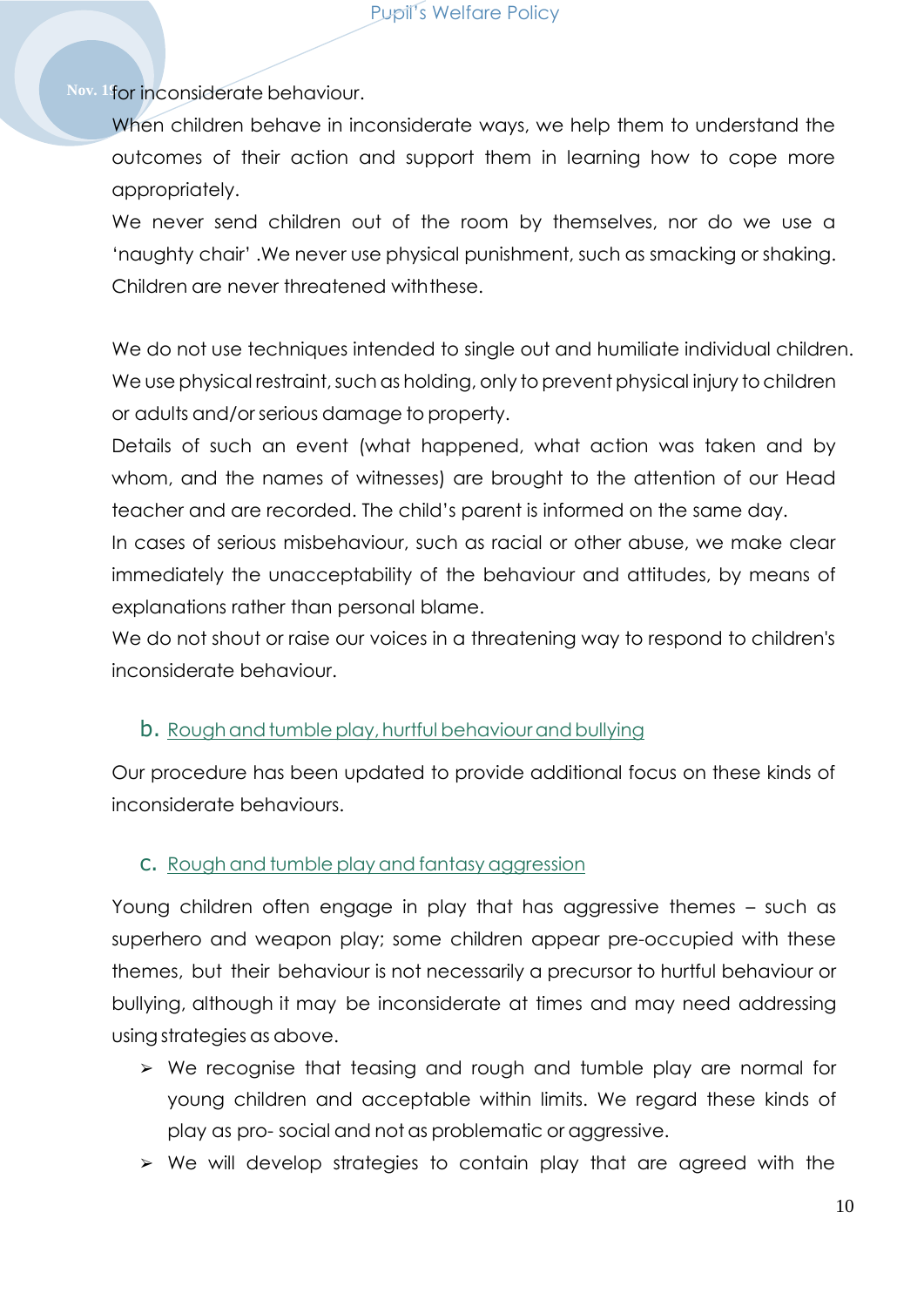- Nov. 19 **A** children, and understood by them, with acceptable behavioural boundaries to ensure children are nothurt.
	- ➢ We recognise that fantasy play also contains many violently dramatic strategies, blowing up, shooting etc., and that themes often refer to 'goodies and baddies' and as such offer opportunities for us to explore concepts of right and wrong.
	- ➢ We are able to tune in to the content of the play, perhaps to suggest alternative strategies for heroes and heroines, making the most of 'teachable moments' to encourage empathy and lateral thinking to explore alternative scenarios and strategies for conflictresolution.

## d. Hurtful Behaviour

We take hurtful behaviour very seriously. Most children under the age of five will at some stage hurt or say something hurtful to another child, especially if their emotions are high at the time, but it is not helpful to label this behaviour as 'bullying'. For children under five, hurtful behaviour is momentary, spontaneous and often without cognisance of the feelings of the person whom they have hurt. We recognise that children, during the 'settling in' period may respond in behaviour that may be hurtful to others as they develop awareness of how to interact with others appropriately. Children are supported in developing these awarenesses and we inform parents at the beginning of the 'settling in' period that this may happen and how we are proactive in protecting children and developing appropriate behaviour.

- ➢ We recognise that young children behave in hurtful ways towards others because they have not yet developed the means to manage intense feelings that sometimes overwhelmthem.
- ➢ We will help them manage these feelings as they have neither the biological means nor the cognitive means to do this for themselves.
- ➢ We understand that self-management of intense emotions, especially of anger, happens when the brain has developed neurological systems to manage the physiological processes that take place when triggers activate responses of anger orfear.
- ➢ Therefore we help this process by offering support, calming the child who is angry as well as the one who has been hurt by the behaviour. By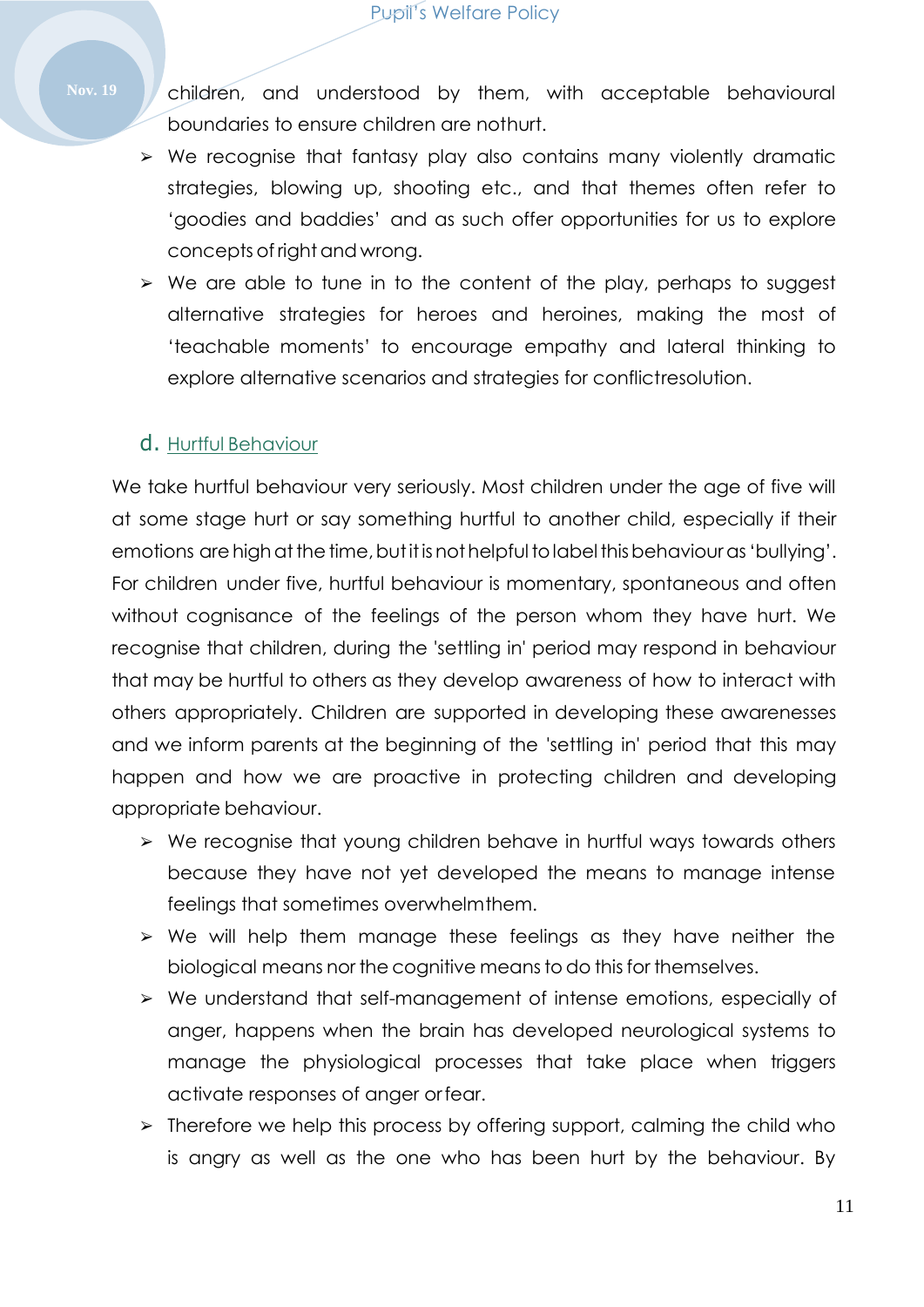**Nov. 19** helping the child to return to a normal state, we are helping the brain to develop the physiological response system that will help the child be able to manage his or her ownfeelings.

- ➢ We do not engage in punitive responses to a young child's rage asthat will have the opposite effect.
- ➢ Our way of responding to pre-verbal children is to calm them through holding and cuddling (being mindful of safeguarding issues and the risk of unjustified allegations). Verbal children will also respond to cuddling to calm them down, but we offer them an explanation and discuss the incident with them to their level of understanding.
	- ➢ We recognise that young children require help in understanding the range of feelings they experience. We help children recognise their feelings by naming them and helping children to express them, making a connection verbally between the event and the feeling. "Adam took your car, didn't he, and you were enjoying playing with it. You didn't like it when he took it, did you? Did it make you feel angry? Is that why you hit him?" Older children will be able to verbalise their feelings better, talking through themselves the feelings that motivated thebehaviour.
	- ➢ We help young children learn to empathise with others, understanding that they have feelings too and that their actions impact on others' feelings. "When you hit Adam, it hurt him and he didn't like that and it made him cry."
	- ➢ We help young children develop pro-social behaviour, such as resolving conflict over who has the toy. "<sup>I</sup> can see you are feeling better now and Adam isn't crying any more. Let's see if we can be friends and find another car, so you can both play withone."
	- ➢ We are aware that the same problem may happen over and over before skills such as sharing and turn-taking develop. In order for both the biological maturation and cognitive development to take place, children will need repeated experiences with problem solving, supported by patient adults and clear boundaries.
	- ➢ We support social skills through modelling behaviour, through activities, drama and stories. We build self-esteem and confidence in children,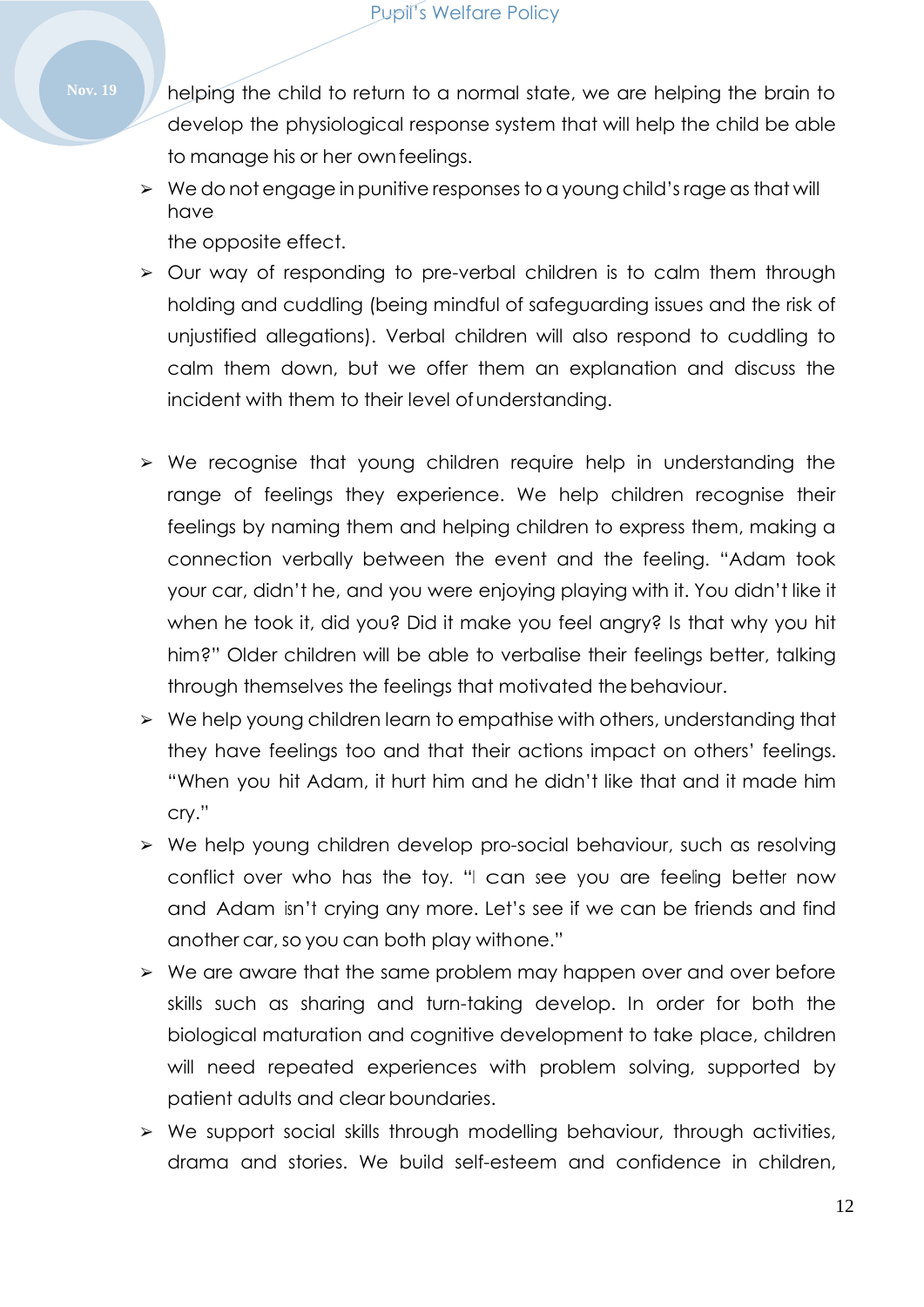Nov. 19 **7** recognising their emotional needs through close and committed relationships with them.

- ➢ We help a child to understand the effect that their hurtful behaviour has had on another child; we do not force children to say sorry, but encourage this where it is clear that they are genuinely sorry and wish to show this to the person they have hurt.
- ➢ When hurtful behaviour becomes problematic, we work with parents to identify the cause and find a solution together. The main reasons for very young children to engage in excessive hurtful behaviour are that:
	- o they do not feel securely attached to someone who can interpret and meet their needs – this may be in the home and it may also be in the setting;
	- o their parent, or carer in the school, does not have skills in responding appropriately, and consequently negative patterns are developing where hurtful behaviour is the only response the child has to express feelings of anger;
	- o the child may have insufficient language, or mastery of English, to express him or herself and may feel frustrated;
	- o the child is exposed to levels of aggressive behaviour at home and may be at risk emotionally, or may be experiencing child abuse;
	- o the child has a developmental condition that affects how they behave.
- ➢ Where this does not work, we use the Code of Practice to support the child and family, making the appropriate referrals to a Behaviour Support Team where necessary.
- e. Bullying

*See Behaviour Policy See Anti-bullying Policy*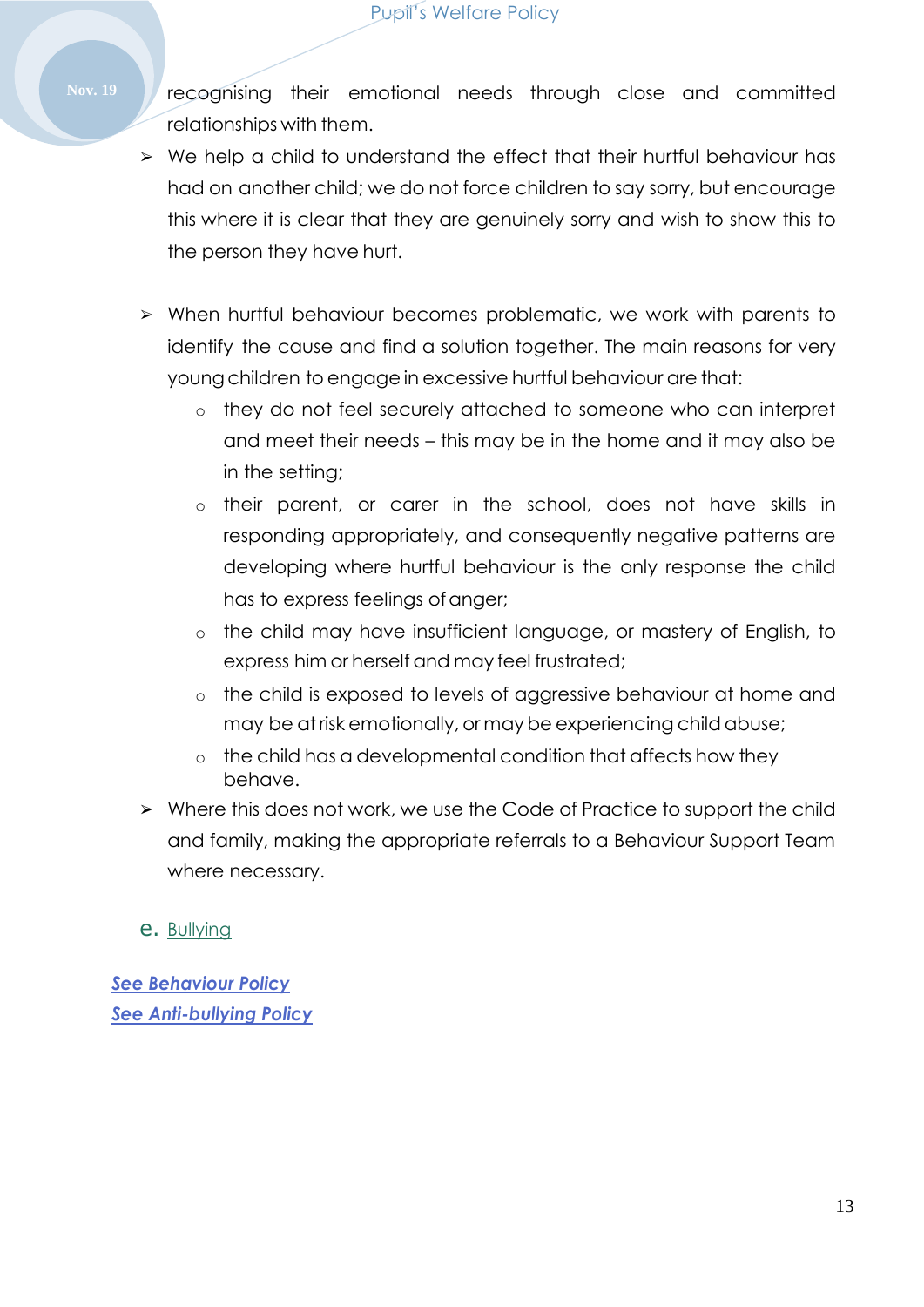## **Anti-bullying policy**

#### <span id="page-13-0"></span>**Introduction**

At La Petite ecole BilingueSchool our core values are that every child should feel safe, valued, supported and happy in school. We further aim to achieve this by providing opportunities to develop each child's self-confidence and pride.

As a consequence of our values we aim to provide a safe, caring and friendly environment for learning for all our pupils to allow them to improve their life chances and help them maximise their potential.

We would expect pupils to act safely and feel safe in school, including that they understand the issues relating to all forms of bullying and that they feel confident to seek support from school should they feel they or others are unsafe.

We would also want parents/carers to feel confident that their children are safe and cared for in school and that incidents when they do arise, are dealt with promptly and well.

As a school committed to Rights Respecting values, we work to promote a rights ethos where children are safe, can express their opinions and realise their potential.

The school is aware of its legal obligations including the Equalities Act 2010. We are aware of our role within the local community supporting parents/carers and working with other agencies outside the school where appropriate.

#### **Policy Development**

This policy was formulated in consultation with the whole school community with input from staff (via regular agenda items at staff meetings), governors (discussions at governors meetings), parents/carers (parents are encouraged to contribute by taking part in a parent focus group, producing a shorter parents' guide), children and young people (through the school council, class discussions etc). The school council have also developed a pupil friendly version displayed around the school and which is to be published in the children's Personal Organisers. Other partners eg Breakfast and After School Club Providers are also provided with a copy of the policy and asked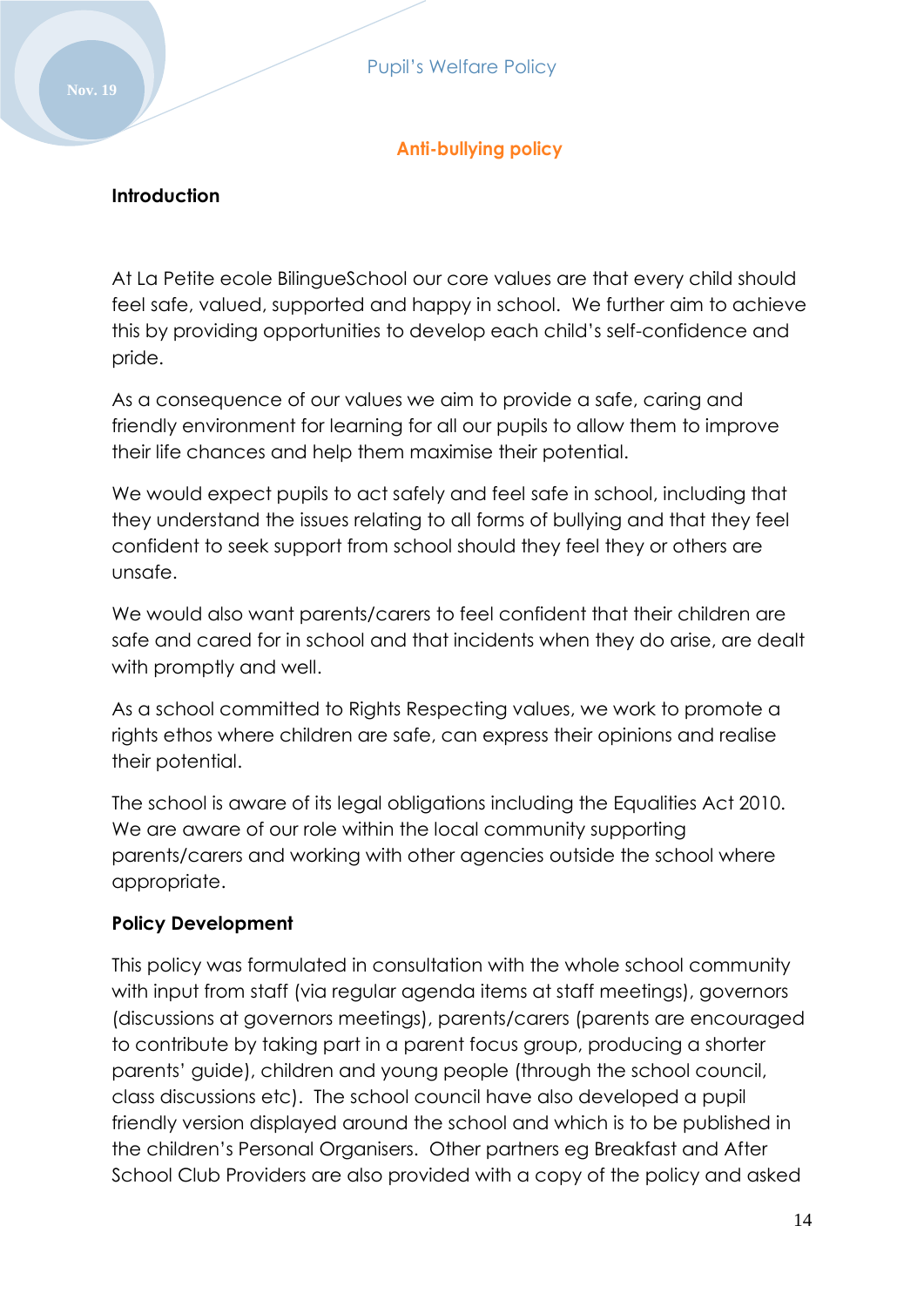to make comments.

#### **Roles and responsibilities**

**The Head teacher –** Has over all responsibility for the policy and its implementation and liaising with the proprietor, parents/carers, LA and outside agencies and appointing an Anti-bullying coordinator who will have general responsibility for handling the implementation of this policy.

**The Anti–bullying Coordinator** in our school is: Miss Alice Blunden

The responsibilities are:

- Policy development and review involving pupils, staff, governors, parents/carers and relevant local agencies
- Implementing the policy and monitoring and assessing its effectiveness in practice
- Ensuring evaluation takes place and that this informs policy review
- Managing bullying incidents
- Managing the reporting and recording of bullying incidents
- Assessing and coordinating training and support for staff and parents/carers where appropriate
- Coordinating strategies for preventing bullying behaviour

**The nominated lead with the responsibility for Anti- bullying** (Behaviour) is: Miss Alice Blunden

#### **Definition of Bullying**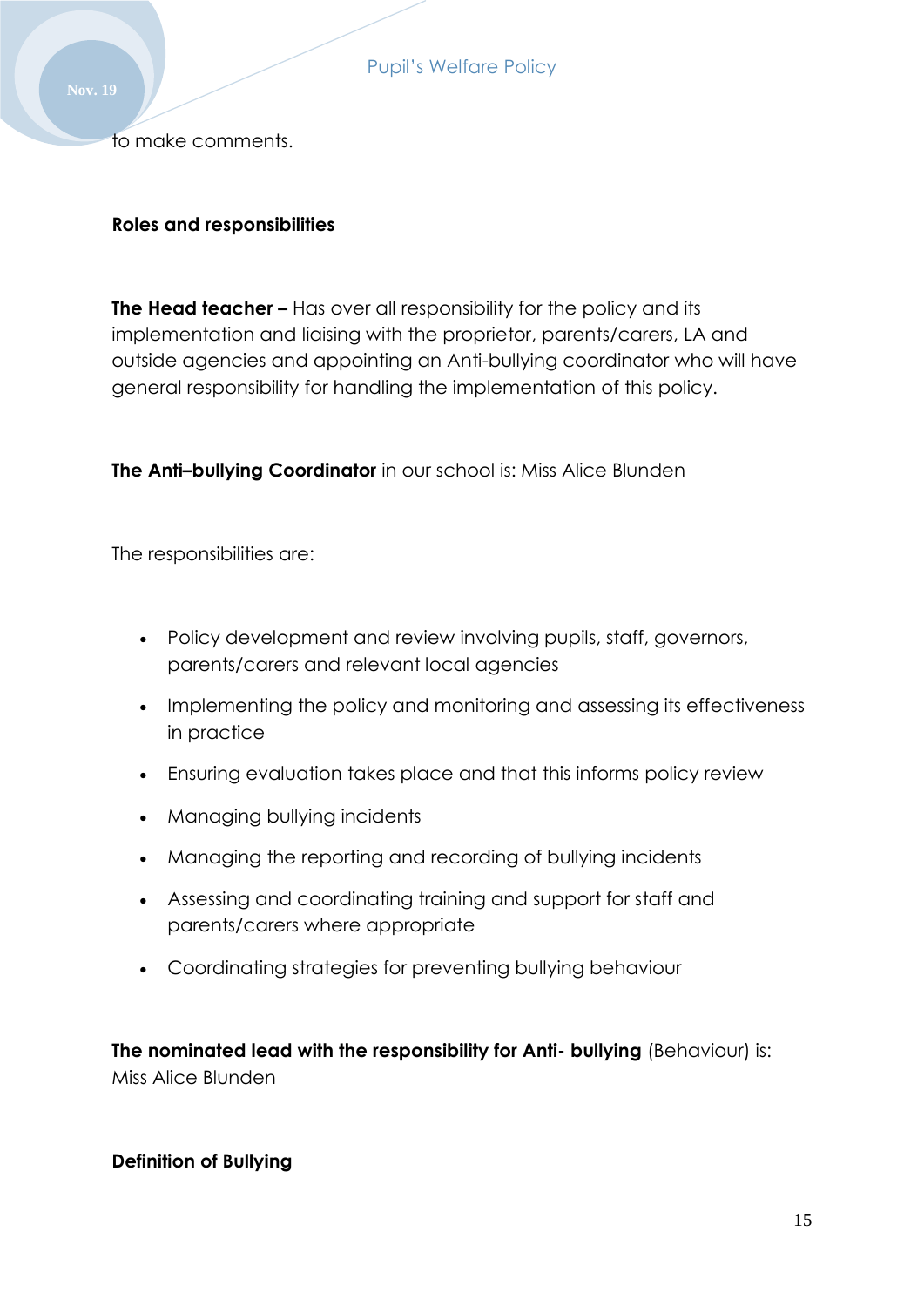**The repetitive, intentional hurting of one person or group by another person or group, where the relationship involves an imbalance of power. Bullying can be physical, verbal or psychological. It can happen face-to-face or through cyberspace.**

**<http://www.anti-bullyingalliance.org.uk/about-us.aspx>**

## **How does bullying differ from teasing/falling out between friends or other types of aggressive behaviour?**

- There is a deliberate intention to hurt or humiliate.
- There is a power imbalance that makes it hard for the victim to defend themselves.
- It is usually persistent.

Occasionally an incident may be deemed to be bullying even if the behaviour has not been repeated or persistent – if it fulfils all other descriptions of bullying. This possibility should be considered, particularly in cases of hate crime related bullying and cyberbullying. If the victim might be in danger then intervention is urgently required.

### **What does bullying look like?**

Bullying behaviour can be physical, verbal or emotional and includes:

- physical assault
- taking or damaging belongings
- name calling
- taunting
- mocking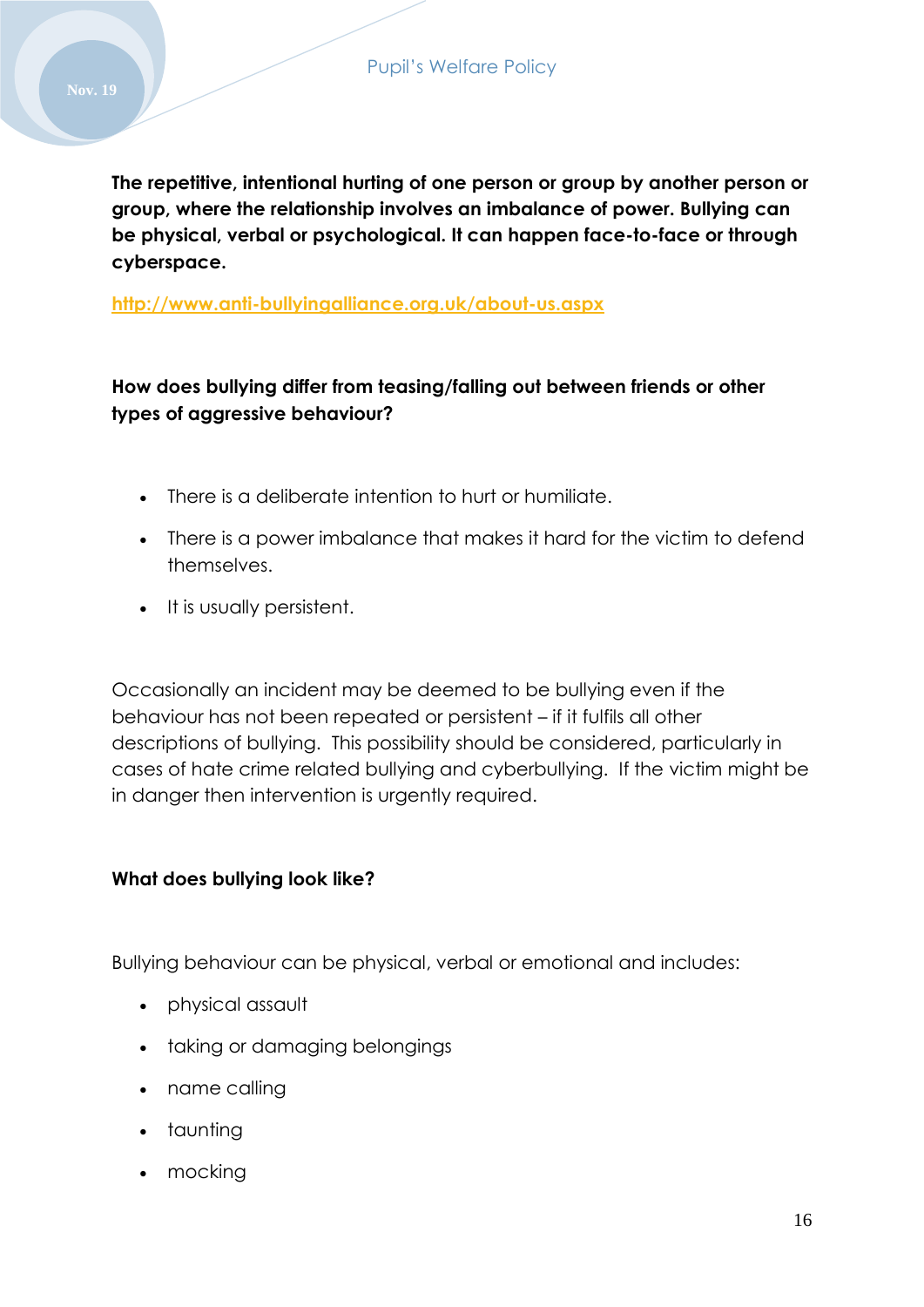- making offensive comments
- cyber bullying inappropriate text messaging or e-mailing; sending offensive or degrading images, impersonating and hacking into accounts online using internet enabled devices
- producing offensive graffiti
- gossiping and spreading hurtful and untruthful rumours
- excluding people from groups.

Although bullying can occur between individuals it can often take place in the presence (virtually or physically) of others who become the 'bystanders' or 'accessories'.

#### **Why are children and young people bullied?**

Specific types of bullying include:

#### **Prejudice Related Bullying**

Under the Equalities Act 2010 it is against the law to discriminate against anyone because of:

- age
- being or becoming a transsexual person
- being married or in a civil partnership
- being pregnant or having a child
- disability
- race including colour, nationality, ethnic or national origin including Gypsy Roma, Travellers
- religion, belief or lack of religion/belief
- sex / gender
- sexual orientation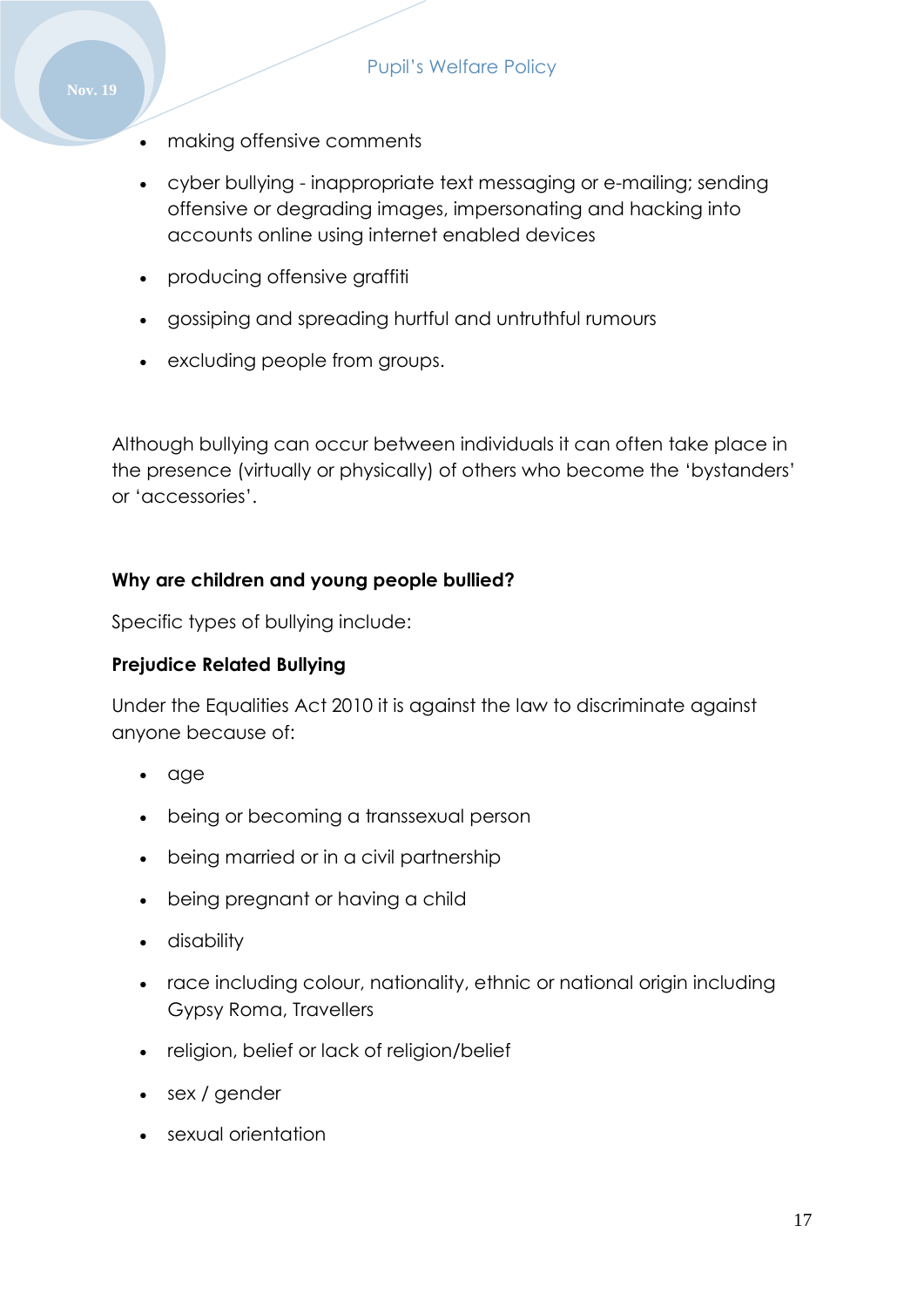These are called 'protected characteristics'.

As part of the requirement on schools to promote fundamental British values, schools must proactively challenge derogatory and discriminatory language and behaviour including that which is racist, homophobic, biphobic, transphobic and disabilist in nature. We will record these types of bullying, even that which represents a one-off incident, and report them to the local authority for monitoring purposes.

### **Other vulnerable groups include**

- bullying related to appearance or health
- bullying of young carers or looked after children or otherwise related to home circumstances

Although the above do not currently receive protection under the Equality Act 2010, bullying for these reasons is just as serious. There is no hierarchy of bullying – all forms should be taken equally seriously and dealt with appropriately.

### **Prejudice Related Language**

Racist, homophobic,biphobic, transphobic and disabilist language includes terms of abuse used towards people because of their race/ethnicity/nationality; because they are lesbian, gay, bisexual, or transsexual, or are perceived to be, or have a parent/carer or sibling who is; because they have a learning or physical disability. Such language is generally used to refer to something or someone as inferior. This may also be used to taunt young people who are different in some way or their friends, family members or their parents/carers.

In the case of homophobic, biphobic and transphobic language particularly, dismissing it as banter is not helpful as even if these terms are not referring to a person's sexual orientation or gender identity they are using the terms to mean inferior, bad, broken or wrong. We will challenge the use of prejudice related language in our school even if it appears to be being used without any intent. Persistent use of prejudice related language and/or bullying will be dealt with as with any other form of bullying.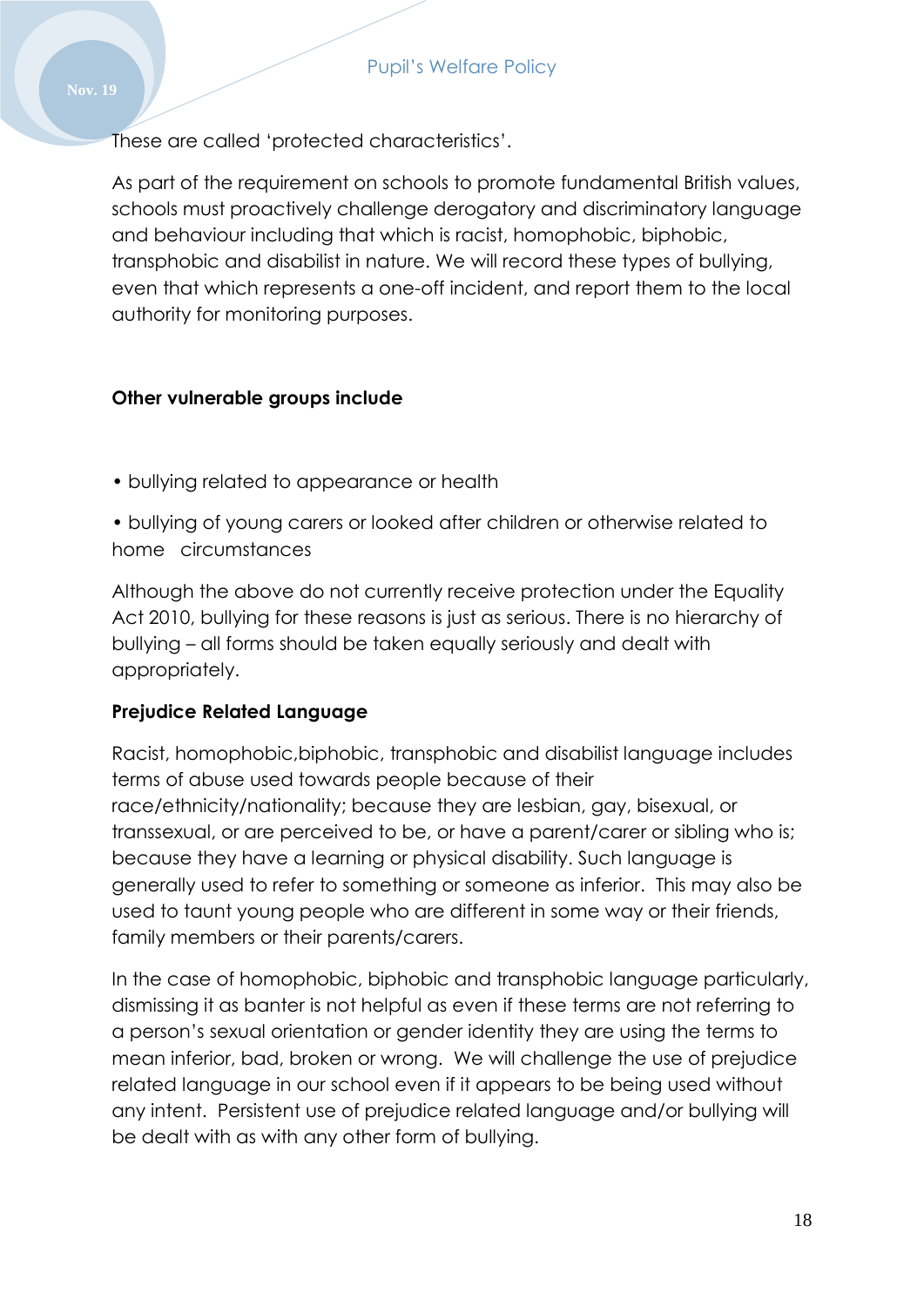#### **Where does bullying take place?**

Bullying is not confined to the school premises. It also persists outside school, on the journey to and from school and in the local community and may continue into Further Education.

The school acknowledges its responsibilities to support families if bullying occurs off the premises.

#### **Cyberbullying**

The increasing use of digital technology and the internet has also provided new and particularly intrusive ways for bullies to reach their victims.

Cyberbullying can take many forms and bullying online can often start in school and then be progressed online or start online and influence behaviour in school.

Whilst most incidents of Cyberbullying occur outside school we will offer support and guidance to parents/carers and their children who experience online bullying and will treat Cyberbullying with the same severity as any other forms of bullying.

Cyberbullying can include:-

- hacking into someone's accounts/sites
- Posting prejudice / hate messages
- Impersonating someone on line
- Public posting of images
- Exclusion
- Threats and manipulation
- Stalking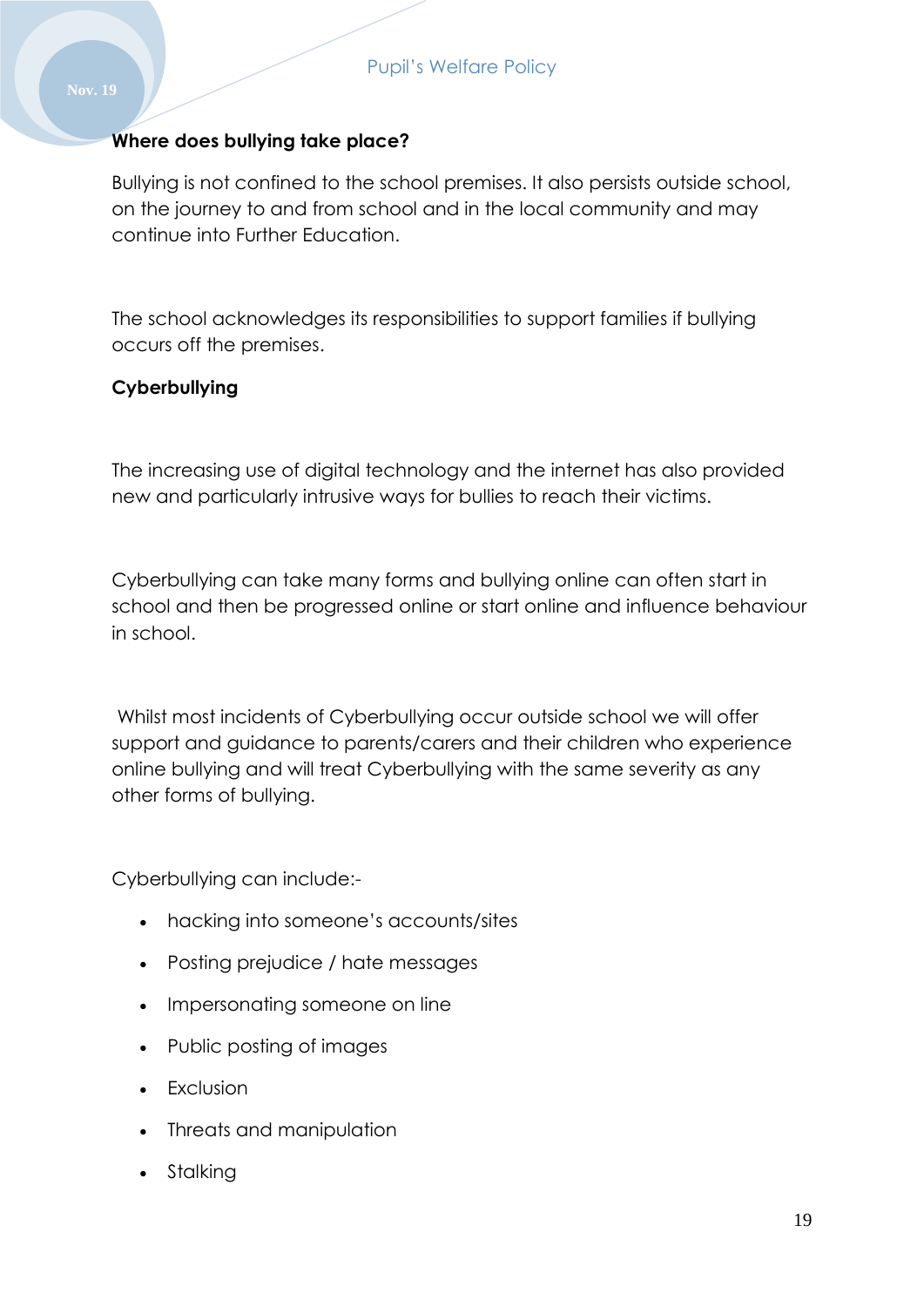We will ensure that our children are taught safe ways to use the internet (see our e-safety policy) and encourage good online behaviour.

Bullying can take place between:

- young people
- young people and staff
- between staff
- individuals or groups

#### **Reporting and responding to bullying**

Our school has clear and well publicised systems to report bullying for the whole school community (including staff, parents/carers, children and young people) this includes those who are the victims of bullying or have witnessed bullying behaviour (bystanders).

Parents, children and visitors to the school are encouraged to be alert to issues of bullying and report them to school staff immediately. When incidents are brought to the attention of staff they are asked to complete a concern form which is passed on to the anti-bullying co-ordinator. Parents are contacted accordingly.

#### **Procedures**

All reported incidents will be taken seriously and investigated, involving all parties. The staff is aware of and follows the same procedures.

The following steps will be taken:

- All parties will be interviewed
- Parents will be informed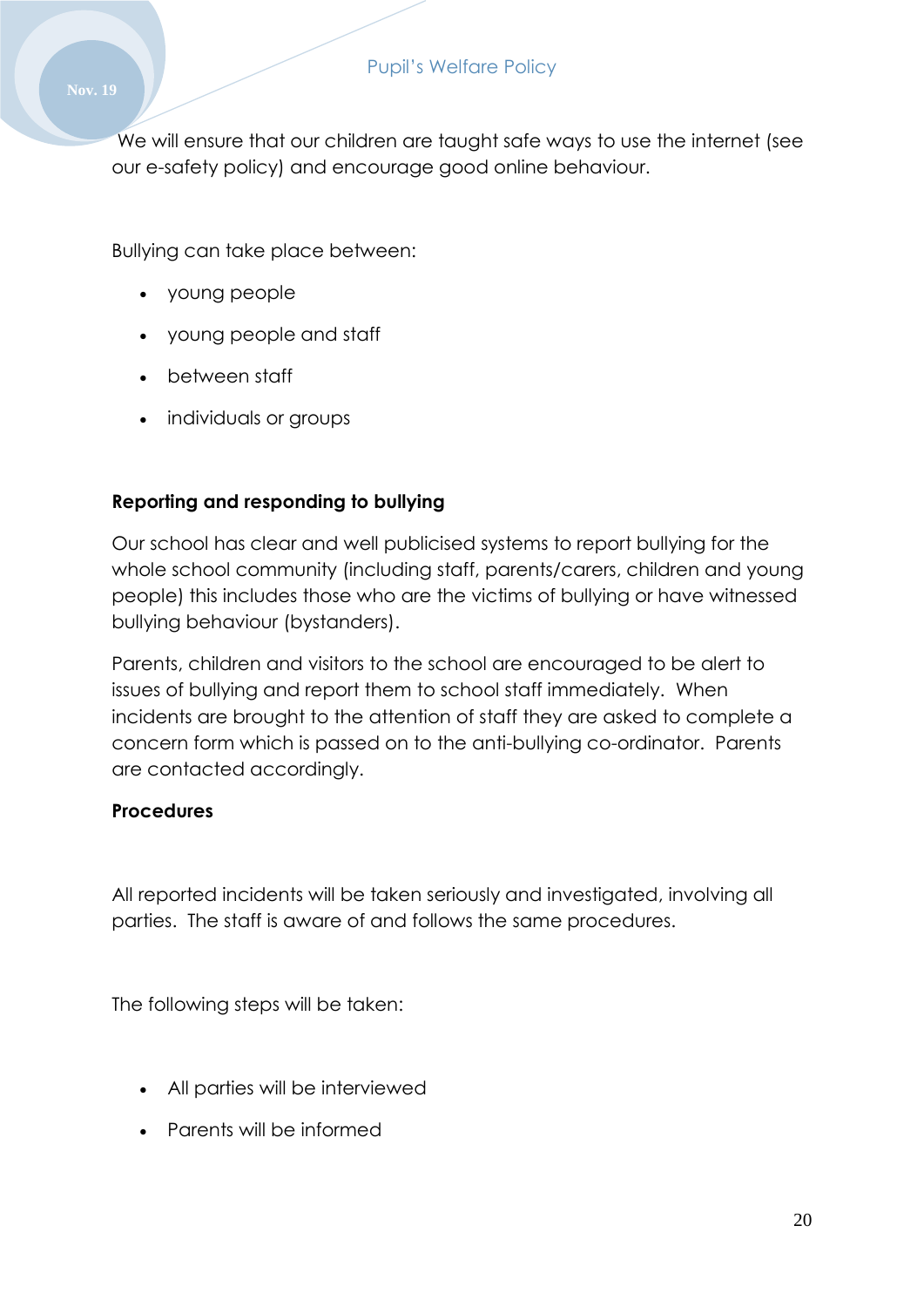- Appropriate disciplinary sanctions will be implemented in accordance with the school's Behaviour Policy. These are graded according to the seriousness of the incident but send out a message that bullying in unacceptable. Responses may also vary according to the type of bullying and may involve other agencies where appropriate
- Follow up conversations will take place, in particular keeping in touch with the person who reported the situation, parents/carers
- A clear complaints procedure is in place for parents/carers who are not satisfied with the school's actions
- A range of follow-up responses and support is appropriate to the situation for all involved eg solution focused, restorative approach, circle of friends, individual work with victim, perpetrator and bystanders, referral to outside agencies if appropriate
- Liaising with the wider community will be undertaken if the bullying is taking place off the school premises i.e. in the case of cyberbullying or hate crime.

## **Recording bullying and evaluating the policy**

Bullying incidents will be recorded by the member of staff who deals with the incident and this will be stored by the Anti-bullying coordinator.

Prejudice related bullying/incidents are reported to the local authority using the guidelines set out for schools: Bullying and Prejudiced–related incidents.

Schools are required to submit an email to LA on an annual basis stating at the end of the academic year the number of incidents that have been reported to the school.

Information stored in school will be used to ensure individual incidents are followed up. It will also be used to identify trends and inform preventative work in school and development of the policy. This information will be discussed by staff in regular staff meetings on a half-termly basis.

The information will be presented to the governors as part of the termly report.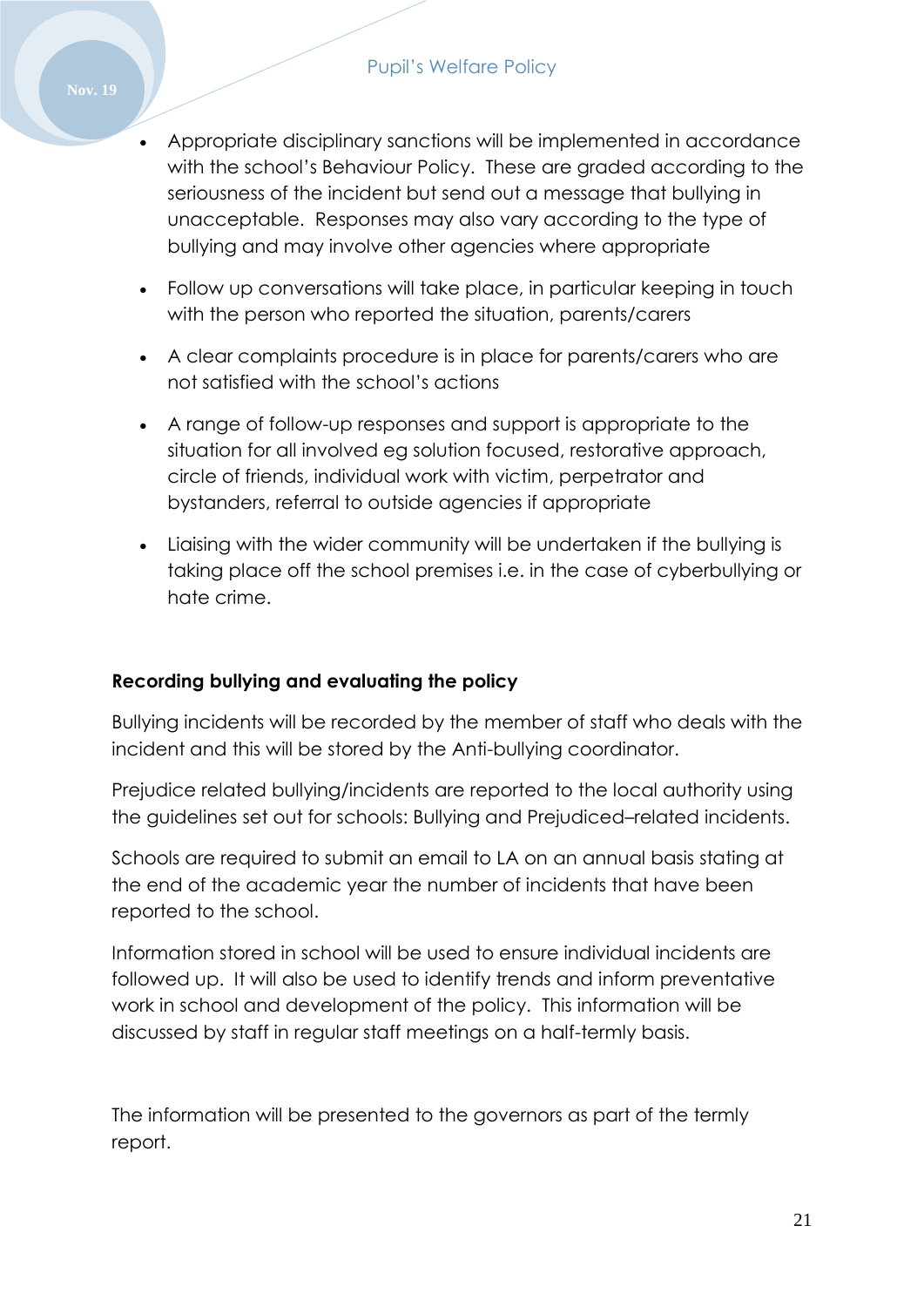The policy will be reviewed and updated every two years.

## **Strategies for preventing bullying**

As part of our on going commitment to the safety and welfare of our pupils at La Petite ecole BilingueSchool we have developed the following strategies to promote positive behaviour and discourage bullying behaviour:

Strategies used as part of the curriculum and across the whole school, eg.

- Each class develops a class charter which is agreed by staff and pupils; it displays the articles the children deem important and ways we respect those rights
- Celebration of good behaviour in class and whole school assemblies
- Anti-bullying communication with parents in newsletters
- Involvement in anti-bullying lessons and workshops
- Anti-Bullying week annually in November
- Specific curriculum input on areas of concern such as cyber bullying and internet safety
- Student voice, house captains
- Peer mentoring schemes and/or Playground Buddying and other student lead initiatives

Reactive programmes for vulnerable groups or groups involved in bullying, eg:

- Restorative Justice
- Counselling and/or Mediation schemes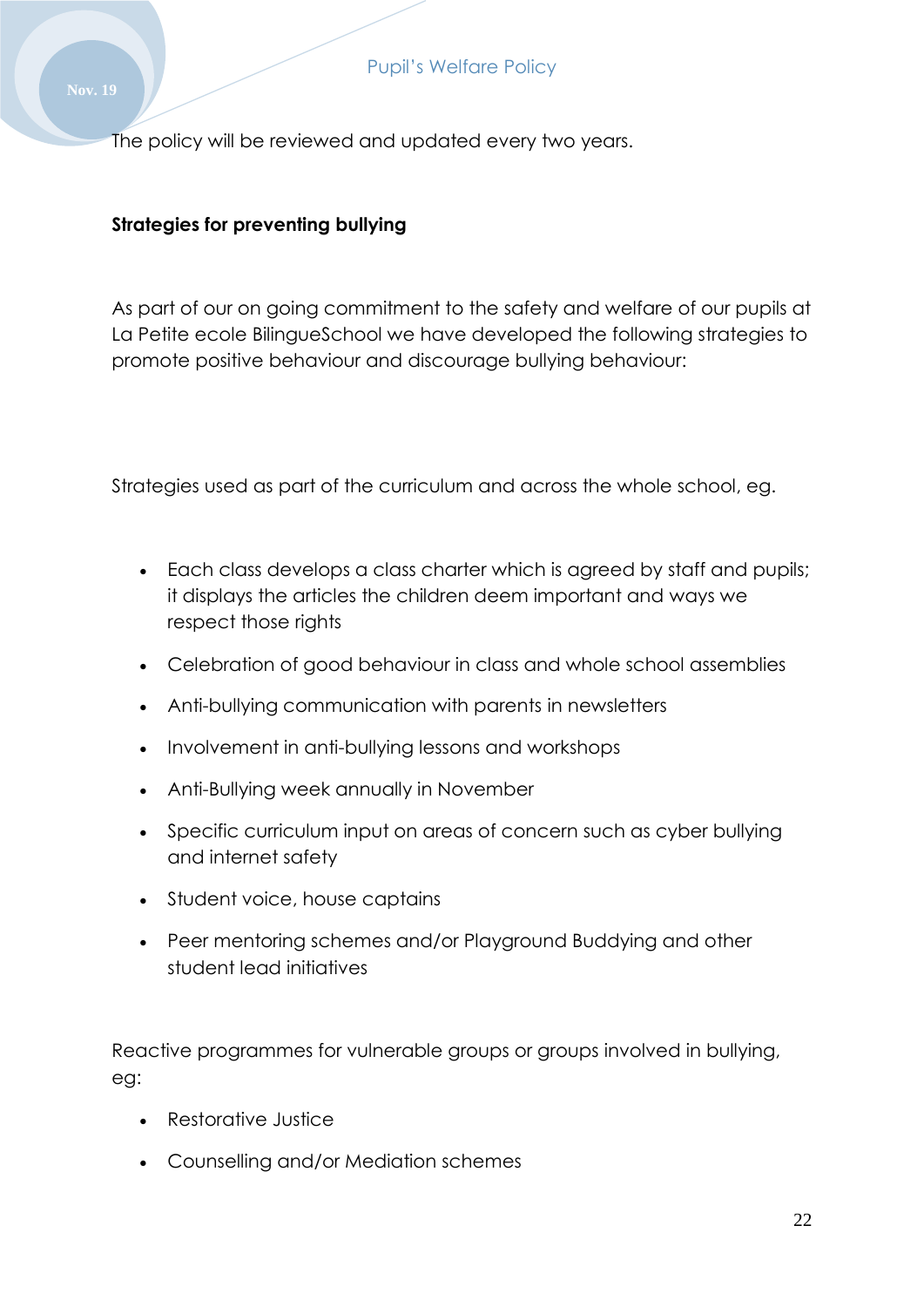Small group work

Specific initiatives for identified groups such as young people whose first language is not English, SEND/disabled students, children who have been bullied or are displaying bullying behaviour

Support for parents/carers:

- $\bullet$
- o Parent groups
- Parent information events/information

### **Support for all school staff**

 Staff training and development for all staff including those involved in lunchtime and before and after school activities

#### **Rights Respecting School**

We are a Rights Respecting school and our approach to anti-bullying supports the following articles from the United Nations Convention on the Rights of the Child:

Article 12 - Every child has the right to say what they think in all matters affecting them, and to have their views taken seriously.

Article 19 - Governments must do all they can to ensure that children are protected from all forms of violence, abuse, neglect and mistreatment by their parents or anyone else who looks after them.

Article 28 - Every child has the right to an education. Primary education must be free. Secondary education must be available to every child. Discipline in schools must respect children's human dignity. Wealthy countries must help poorer countries achieve this.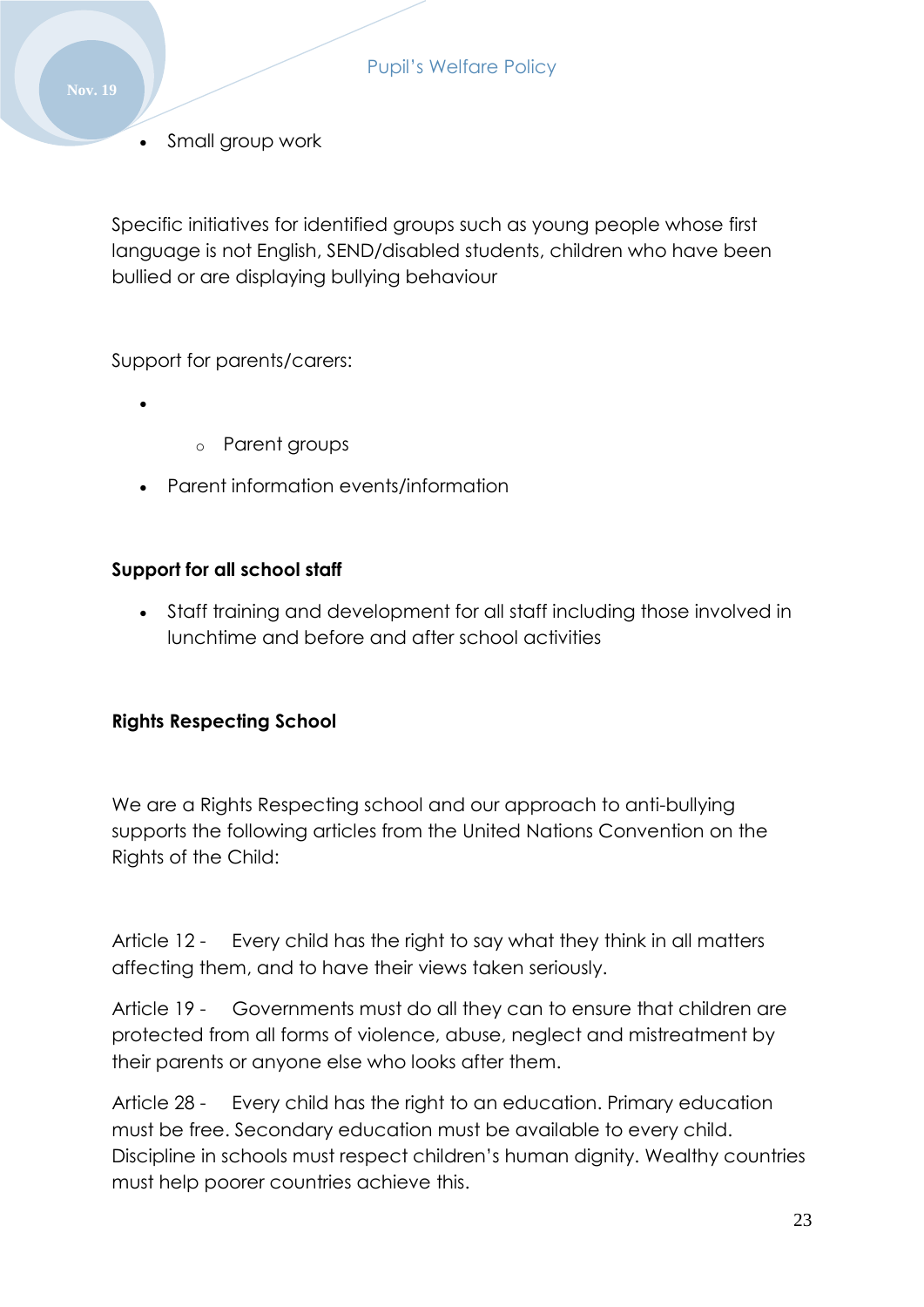Article 29 - Education must develop every child's personality, talents and abilities to the full. It must encourage the child's respect for human rights, as well as respect for their parents, their own and other cultures, and the environment.

Article 30 - Every child has the right to learn and use the language, customs and religion of their family whether or not these are shared by the majority of the people in the country where they live.

Article 31 - Every child has the right to relax, play and join in a wide range of cultural and artistic activities.

### **Links with other policies and why**

| <b>Policy</b>                         | Why                                                                                    |
|---------------------------------------|----------------------------------------------------------------------------------------|
| <b>Behaviour Policy</b>               | Rewards and sanctions, Codes of conduct                                                |
| Safeguarding Policy                   | Child protection                                                                       |
| E-safety and Acceptable Use<br>Policy | Cyber bullying and e-safety                                                            |
| Equalities policy                     | Prejudice related crime (homophobia, race,<br>religion and culture and SEN/disability  |
| Confidentiality Policy                | Reporting and recording                                                                |
| <b>PSHE/Citizenship</b>               | Strategies to prevent bullying                                                         |
| Complaints Policy                     | Guidelines to make a complaint if families<br>are not happy with the school's response |

#### **Useful organisations**

**Anti-bullying Alliance (ABA)** - [www.anti-bullying.org](http://www.anti-bullying.org/)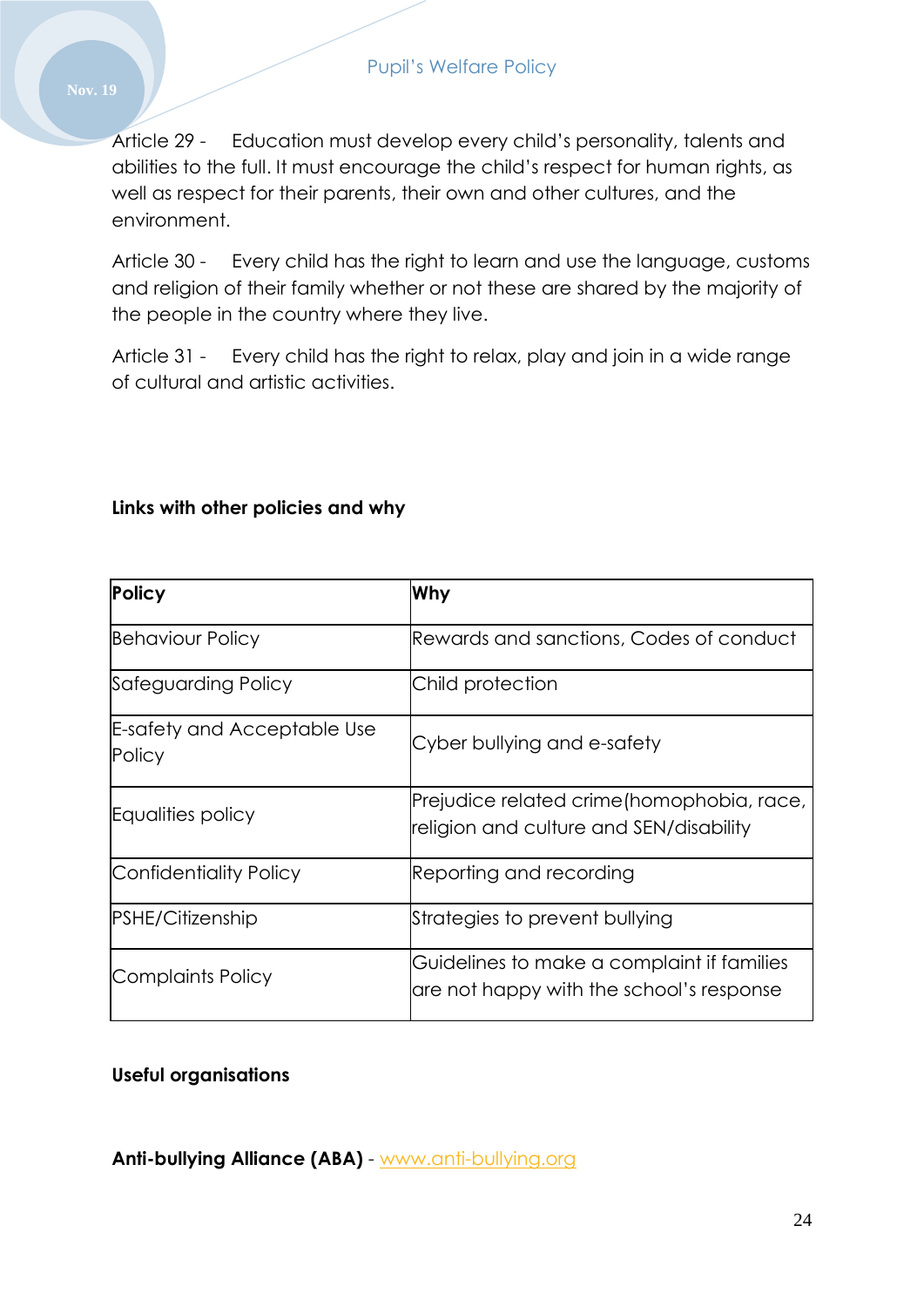Brings together more than 65 organisations with the aim of reducing bullying and creating safer environments in which children and young people can live, grow, play and learn.

#### **[Mencap](http://www.mencap.org.uk/)** – [www.mencap.org](http://www.mencap.org/)

Mencap is a learning disability charity that provides information and support to children and adults with a learning disability, and to their families and carers.

**Stonewall – www.stonewall.org.uk**

**The lesbian, gay, bisexual and transgender charity - Educational Action Challenging Homophobia (EACH)** – [www.eachaction.org.uk](http://www.eachaction.org.uk/)

Educational Action Challenging Homophobia (EACH) is a charity and training agency helping people and organisations affected by homophobia. The website gives guidance, contact details and a freephone helpline.

**[School's Out](http://www.schools-out.org.uk/)** – [www.schools-out.org.uk](http://www.schools-out.org.uk/)

**[Childnet International](http://childnet-int.org/)** – [www.childnet-int.org](http://www.childnet-int.org/)

Childnet International - The UK's safer internet centre

#### **NSPCC/ChildLine- [www.nspcc.org.uk,](http://www.nspcc.org.uk/) [www.childline.org.uk](http://www.childline.org.uk/)**

ChildLine is a private and confidential service for children and young people up to the age of 19. NSPCC run several campaigns to support young people around bullying and internet safety

### **Show Racism the Red Card – [www.theredcard.org.uk](http://www.theredcard.org.uk/)**

Anti-Bullying Leader: Alice Blunden